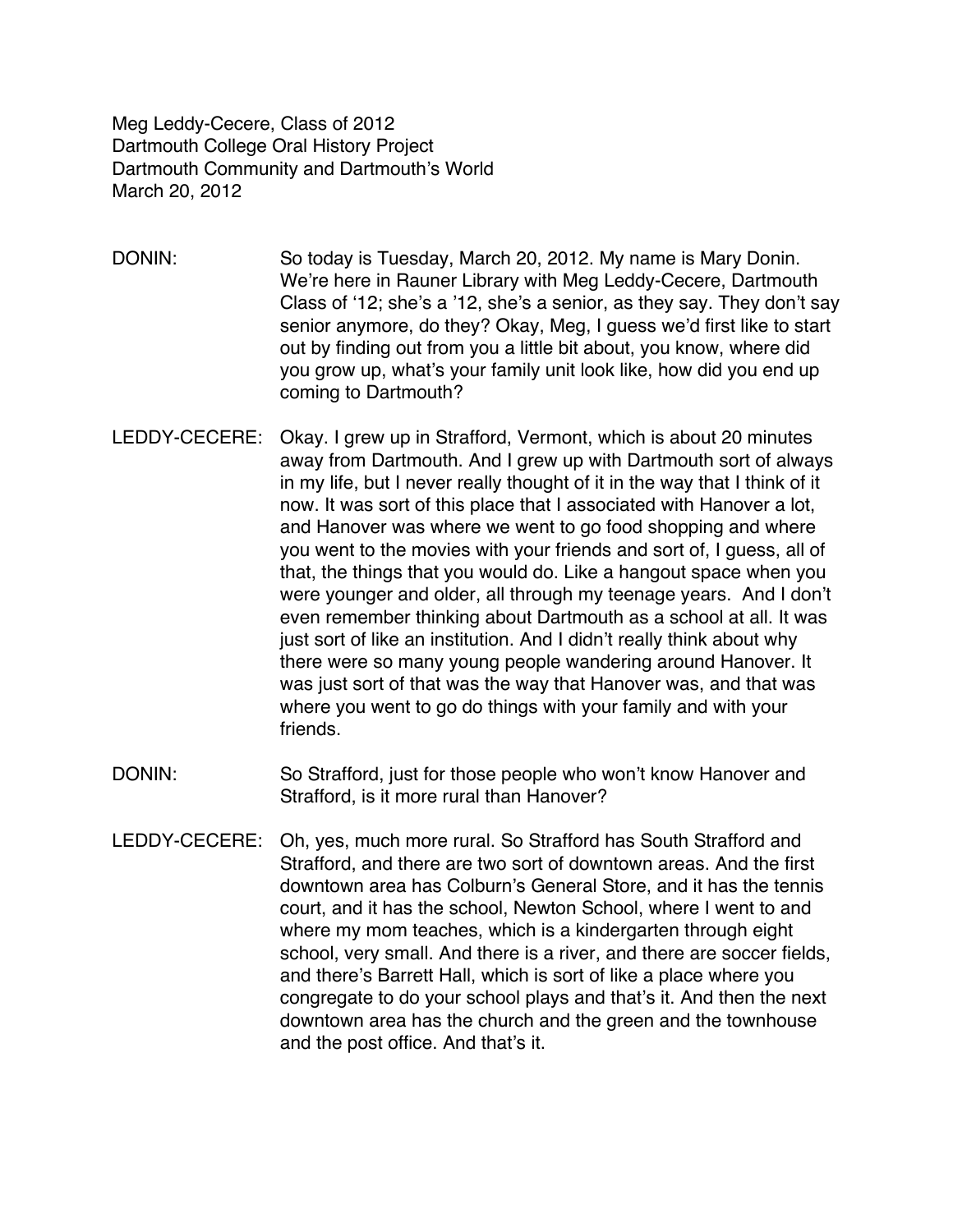So when you want to—there's no restaurants, there's no like entertainment other than what you're doing yourself. So when you want to go down, you know, if you want to, like I say, go to a movie, go shopping, hangout in a place where there are people and cars and things like that, then you go to Hanover or you go to West Lebanon.

- DONIN: Where'd you go to high school?
- LEDDY-CECERE: In Sharon Academy. So we had the choice—Strafford's too small to have a high school. So you could choose to go to Hanover High, you could choose to go to Thetford Academy, which is sort of our designated school, you could go to the Sharon Academy, which was relatively new when I went, or Hartford. And I think we would pay for—the town pays for up to Thetford's tuition. So that would cover everything but Hanover High. At Hanover you'd have to pay, your family would have to pay more.

Except that it wasn't—I guess it wasn't really…. It was a choice, but it wasn't that much of a choice because you sort of were tracked a little bit. I felt like if you were good at school, you would go to Hanover or you would go to Sharon. And if you were less interested in school, you would go to Thetford, or you would go to Hartford. So there were less choices then it seems like there were.

And Hanover was sort of the track that I always thought I would go to when I was younger. And then as I got older, I sort of—Sharon became more an option; it was a very small school when I was younger, and my brother went to Sharon and really liked it. It was sort of like an alternative place to go. And I was a little scared, I think, of Hanover because it was sort of—everyone knew that the kids who went to Hanover sort of went very fast in terms of growing up and the things that they did. And I was a little bit afraid of that. And I also didn't feel like I would fit in with a lot of money going on in Hanover, as we all know, and a lot of doctors' kids and professors' kids, and that didn't really fit with my family. My mom's a teacher, and she teaches—she was my own kindergarten teacher.

DONIN: [Laughs] That's neat.

LEDDY-CECERE: She's taught kindergarten through—she teaches everything. And my dad—I honestly don't even know. My dad's a software guy. He worked for Tally Systems, which is a company that he was vice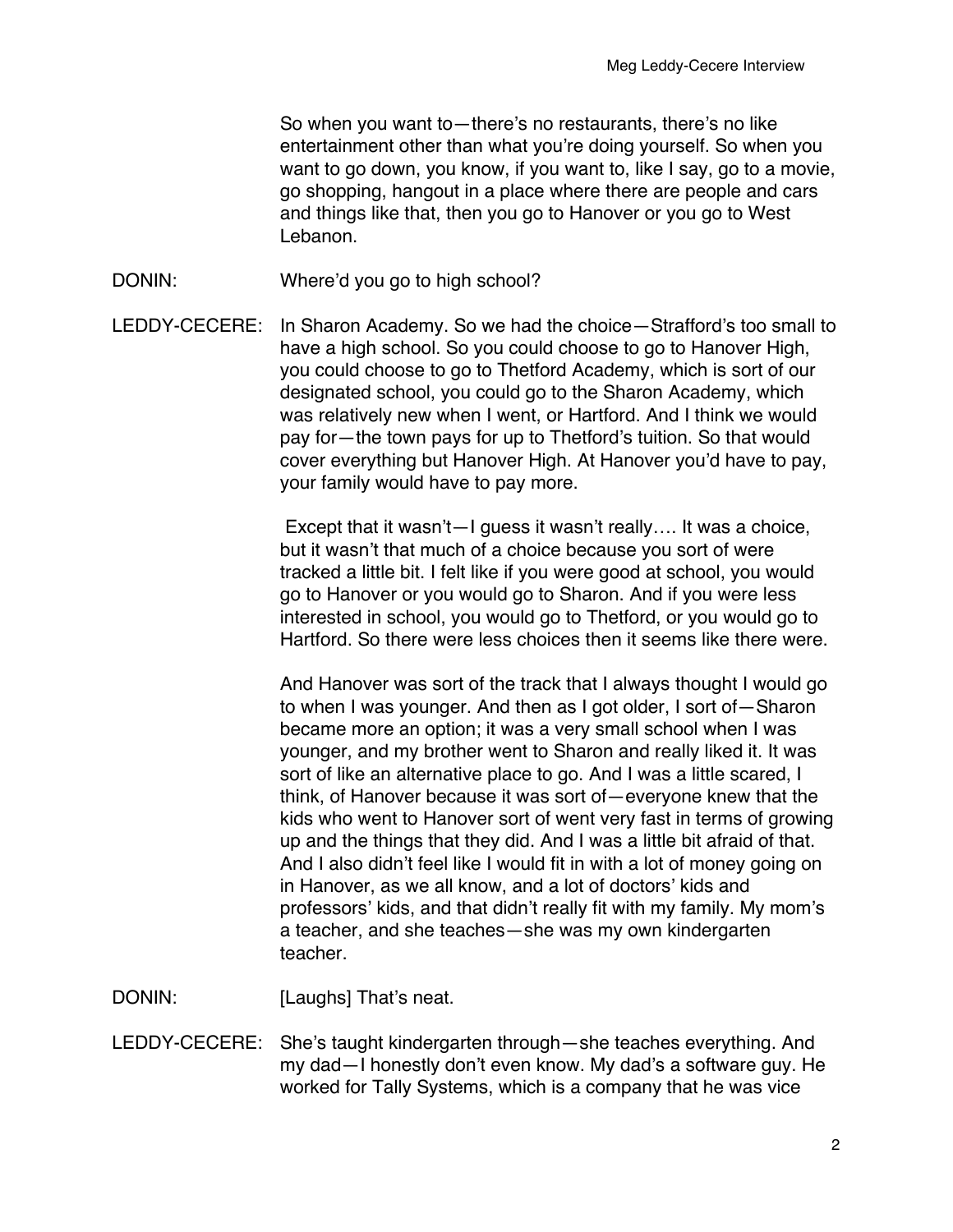president of, and then he sold to Novell, a bigger software company. And he's worked for Novell ever since. I don't really know what he does. I'm not really sure. And I have an older brother --

DONIN: mysterious computer stuff.

LEDDY-CECERE: Mysterious computer stuff, yes. I think he's tried to explain it to me millions of time and I just don't know [Laughter]. And then so I went to Sharon. My brother went to Sharon. My brother also went to Dartmouth. He's a '10.

DONIN: Oh.

LEDDY-CECERE: And I originally didn't go to Dartmouth. I went to Vassar for my first, my freshman year. And then, you know, I had the usual freshman year sort of transition issues where it was hard, which I think is very normal, and you don't really realize how normal that is until you get past it. And everyone talks about how hard freshman year is. And you're like, why didn't anyone tell me that when I was having such a hard time freshman year.

> And then my mom got sick. So I was commuting back and forth from Poughkeepsie, which is where Vassar is, to Dartmouth-Hitchcock Medical Center where she was. And that got really hard. And I thought if I could just go to school closer, things would be so much easier because it got really hard to get my work done on time. And just like all the time spent on the train and stuff like that. It was very difficult. So I sent out applications.

> And, you know, I was fine with like UVM or something like that. That would have been like an hour commute, but still much better than the seven or eight hours that I was doing. And I was lucky enough to get into Dartmouth, which was definitely not where I saw myself when I was graduating from high school. But has turned out to be, I think, a good fit. And it made the whole taking care of my family much, much easier when I had to do that.

- DONIN: Did your brother's experience influence your comfort level of coming to Dartmouth?
- LEDDY-CECERE: Yes. I remember my mom saying, "Don't go to Dartmouth." She really, really didn't want me to go. Tom did really well here, but not in the way that you think of like a traditional Dartmouth person doing really well. He was a linguistics and Arabic double major. And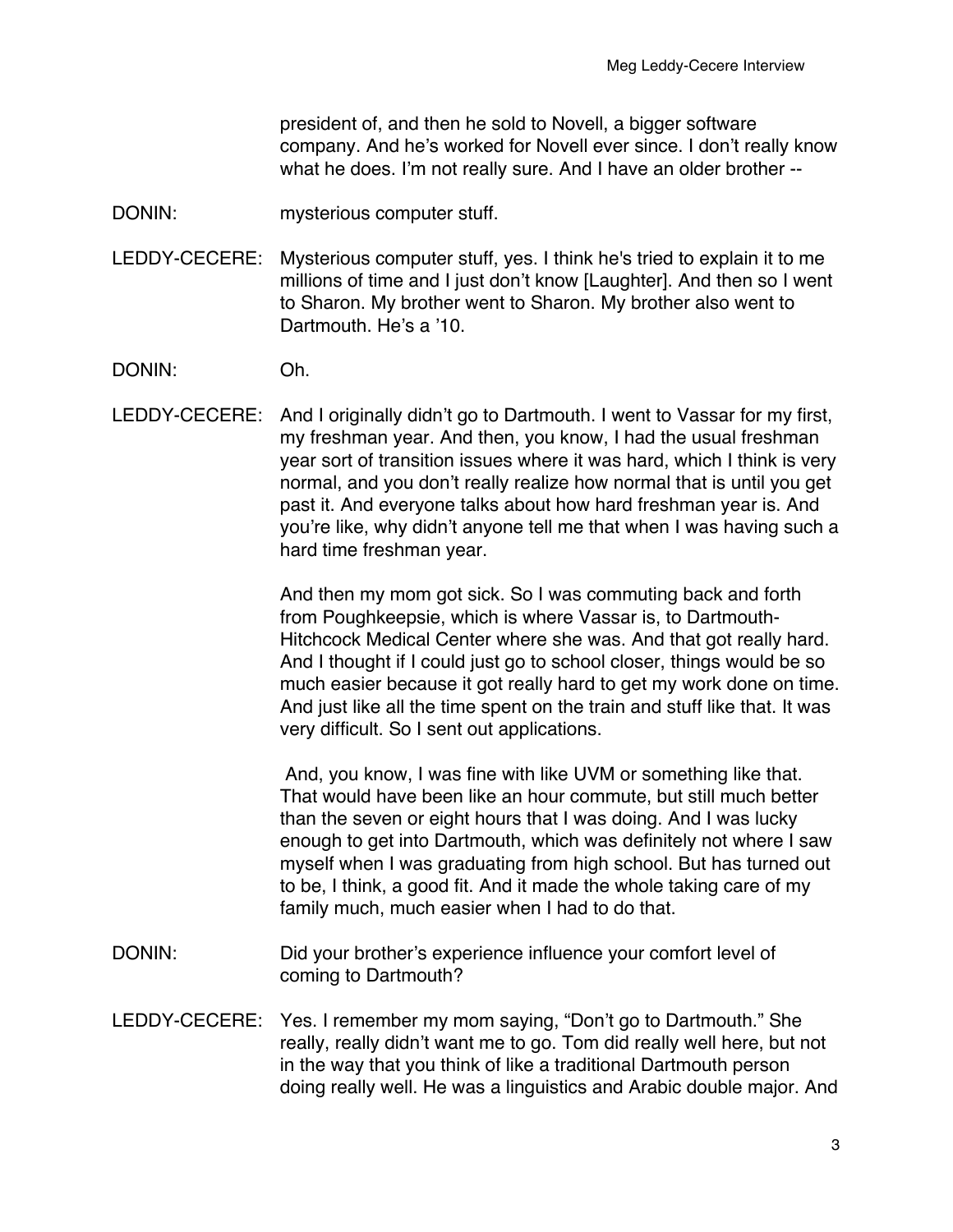did really well academically. Had good friends. Got involved in the gospel choir. And he was unaffiliated, though, which was a really big decision and was really hard for him, I think. And it got easier. And Tom always makes everything look easy.

So I'm sure if I had been a nonaffiliated man at Dartmouth, I would have made a big fuss about it, and like let my entire family know how hard it was. But he sort of made it look like it wasn't that big of a deal. And all of his friends were. So he said he just…. "Oh, I'll just go hang out with them at their frats." So I think having that as a role model actually made it easier.

Because in high school, it was really hard for me to be my brother's sister because he was captain of the soccer team and just sort of like really great at everything. And I remember feeling super resentful—not anything that he did—but I guess things that he did. Just feeling sort of like, that I was always being compared to him and that I was fine, but I wasn't as good or just wasn't as on top of it or as likeable or as whatever as he was.

So I was really worried that coming to Dartmouth I would have that same sort of feeling of like I have to live up to something. But the fact that he was unaffiliated was sort of—I remember I'd get angry at him because I felt like he was so socially like just played the game in high school. He did exactly what he was supposed to do, and it always bothered me and made me feel bad. But here he sort of didn't play the game for the first time, and I think that made me feel….

When I came in, I made the decision to not be affiliated as well. And having him do that for me in a way—I think it's much harder for men to be unaffiliated than women. And I think that helped me to make that decision. And he's helped me through my time here in a way that I feel like didn't really happen in high school. So I think that I was worried about—following him again to another school. But actually I'm not sure I would have made it through here as well as I have without him sort of walking this path before me. And being able to look back and help me out and things, I think.

DONIN: And choosing affirmatively to not sort of join the ultimate community here at Dartmouth.

LEDDY-CECERE: Yes.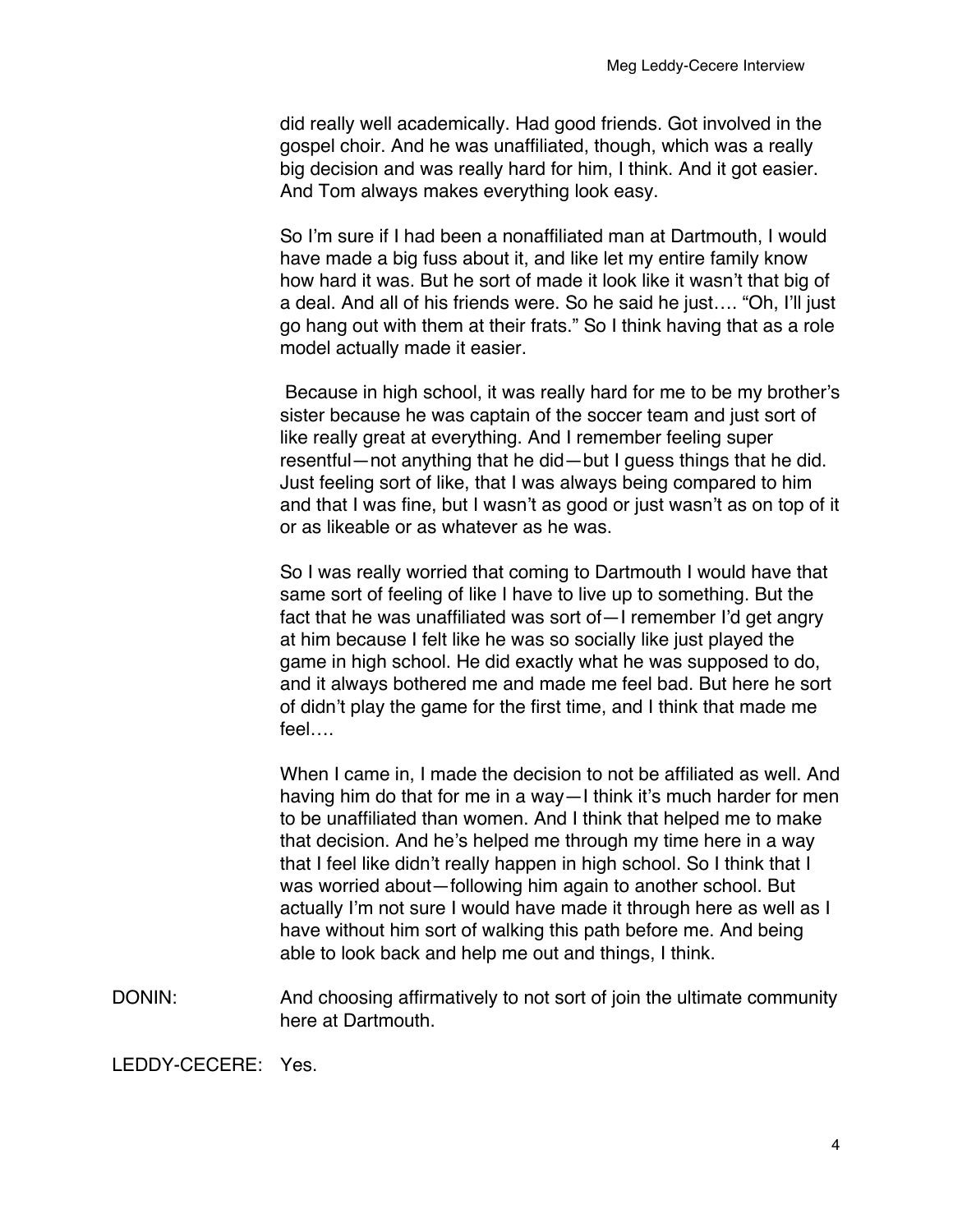## DONIN: Greek life.

LEDDY-CECERE: Greek life. And I think that he… I think that both of us sort of have this— I know a lot of women, less men, but a lot of women who are unaffiliated who went through rush. And then for whatever reason decided to not join a sorority, or it didn't work out the way they wanted it to and they didn't feel comfortable with whatever was happening.

> And I think having Tom, my brother, be unaffiliated sort of gave me the confidence to not even go through that. I didn't ever rush. I didn't ever think I was going to rush. I never like thought about doing that. And I think having him do that before me…. Because everyone says, "Just try it. And if you don't like it, then that's fine." And then you see people just destroyed by their experiences, going through that.

> And I just already knew…like there's a dress code that's not something that I, you know, it's like formal wear Tuesdays. And like that's not something that I would ever feel good about, no matter what the outcome was. And so I think having him sort of be a model for me of saying you don't even have to try it if you don't want to was really helpful. Because I think that—I don't think…. I could never see myself in a sorority. But I don't—I think I would have bigger issues with Dartmouth if I had rushed, if I had gone through that experience, even if I had not wound up within the system anyway. So I think just going through that really changes people's relationship to the College. And I think that I'm glad that I didn't have to go through that. I think he helped me.

- DONIN: DONIN: Did you feel—I mean despite the fact that you felt comfortable with the decision because, you know, you'd been able to process it with the help of your brother and his experiences, did you feel, once you got here, did you feel pressure from people to try anyway?
- LEDDY-CECERE: I think in some ways being a transfer makes that a little bit easier because you have the fallback of like I just came here, and I don't know anything about the Greek life, and I'm not sure yet where I want to wind up. So I think first term not rushing— Fall term was very easy, and I didn't feel a lot of pressure at all, because it is sort of ridiculous to…I mean I guess it's not ridiculous. Lots of people do it. But I felt like it would be pretty silly to rush sororities that I had no idea what their reputations were, the women in them were or anything like that.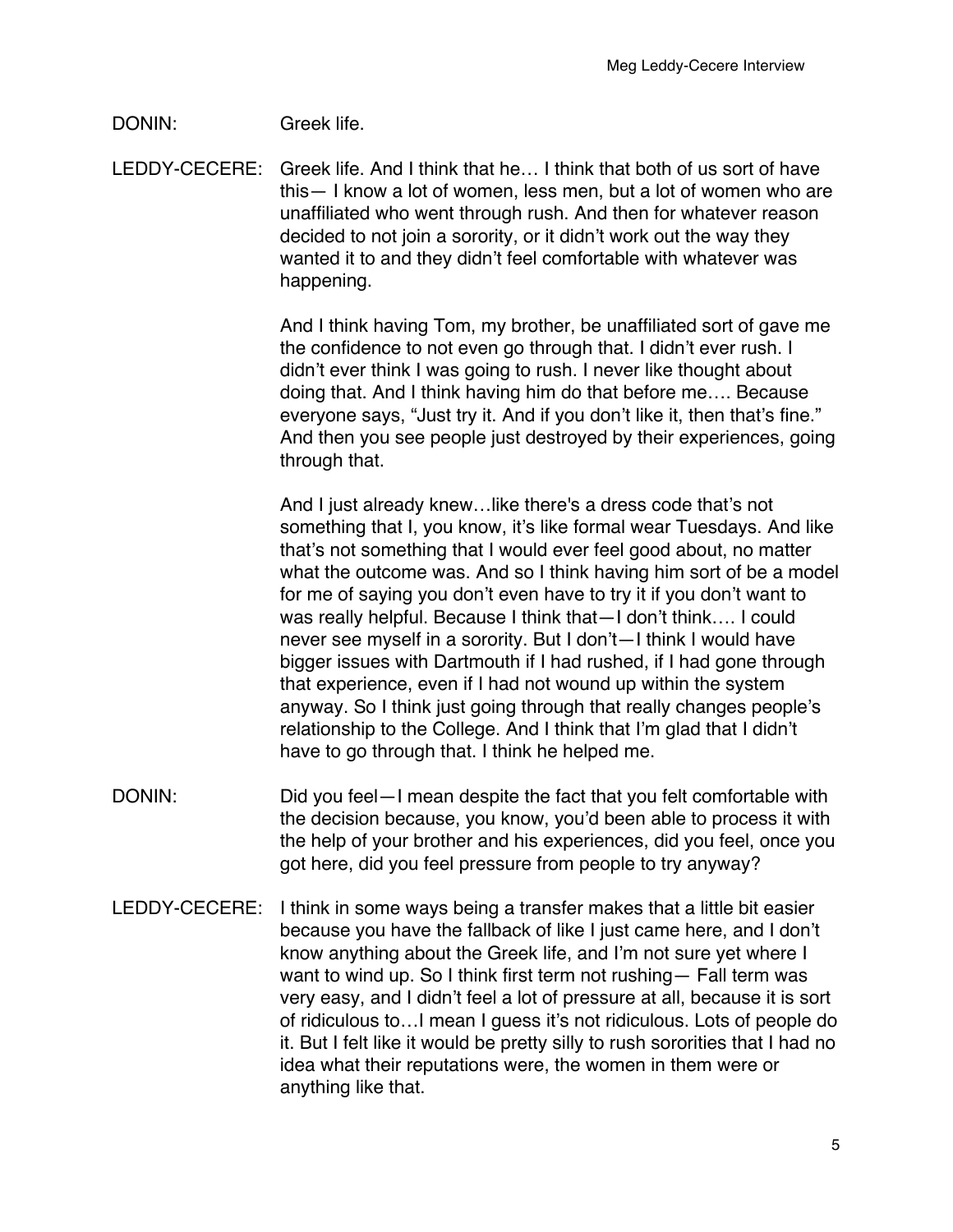But I did have…. My roommate when I first came in was actually, weirdly enough, was a friend from high school who was also a transfer. And it was very good, and we just fell out of touch. And then saw each other's names on our rooming slip and were like, oh my gosh! And she rushed fall term and was very into it and wound up in KDE. And I guess that made it a little bit hard.

So I didn't feel pressure from people outside being like "why aren't you rushing?" But I think living with someone who was doing it, I think I had a hard time being the kind of friend that you should be when someone's going through something because I felt insecure about it. So like you should be able to be like excited for your friend when this is something that they're doing. But I think it's harder to be supportive and excited about something that you don't believe in. And that you at the same time are sort of fighting not to do. So I didn't feel….

And then I think winter term is when you start to feel the pressure from outside people. But I think that going to Vassar where the idea of a Greek life is pretty laughable…. And I can't imagine any of my friends at Vassar ever being in a Greek system, and no one would talk about that at Vassar like it was a positive. Like everyone would just make fun of it.

So I think that being at a school where it was so ingrained in the culture, anti-Greek life was so ingrained in the culture, and social life was the opposite of that, that it didn't make it—I didn't feel insecure about my decision because I sort of understood that this is not the way the whole world is. That like the whole world doesn't need you to be in a sorority. And that is how some people think, and that's one culture, but it's not the only culture.

And so— And I did realize even at that time that there would be a subculture here, and that it might be harder to find because it's not the dominant space. But it would exist, and that those were the people that I would want to be friends with.

And I don't know. I think that I've always been pretty good in my life about not doing things when I don't believe in them. It's never been hard for me not to do them. It's sort of hard to deal emotionally with the ramifications of not doing them. But I don't think I've ever really struggled with the decision to do it or not to do it, I've always known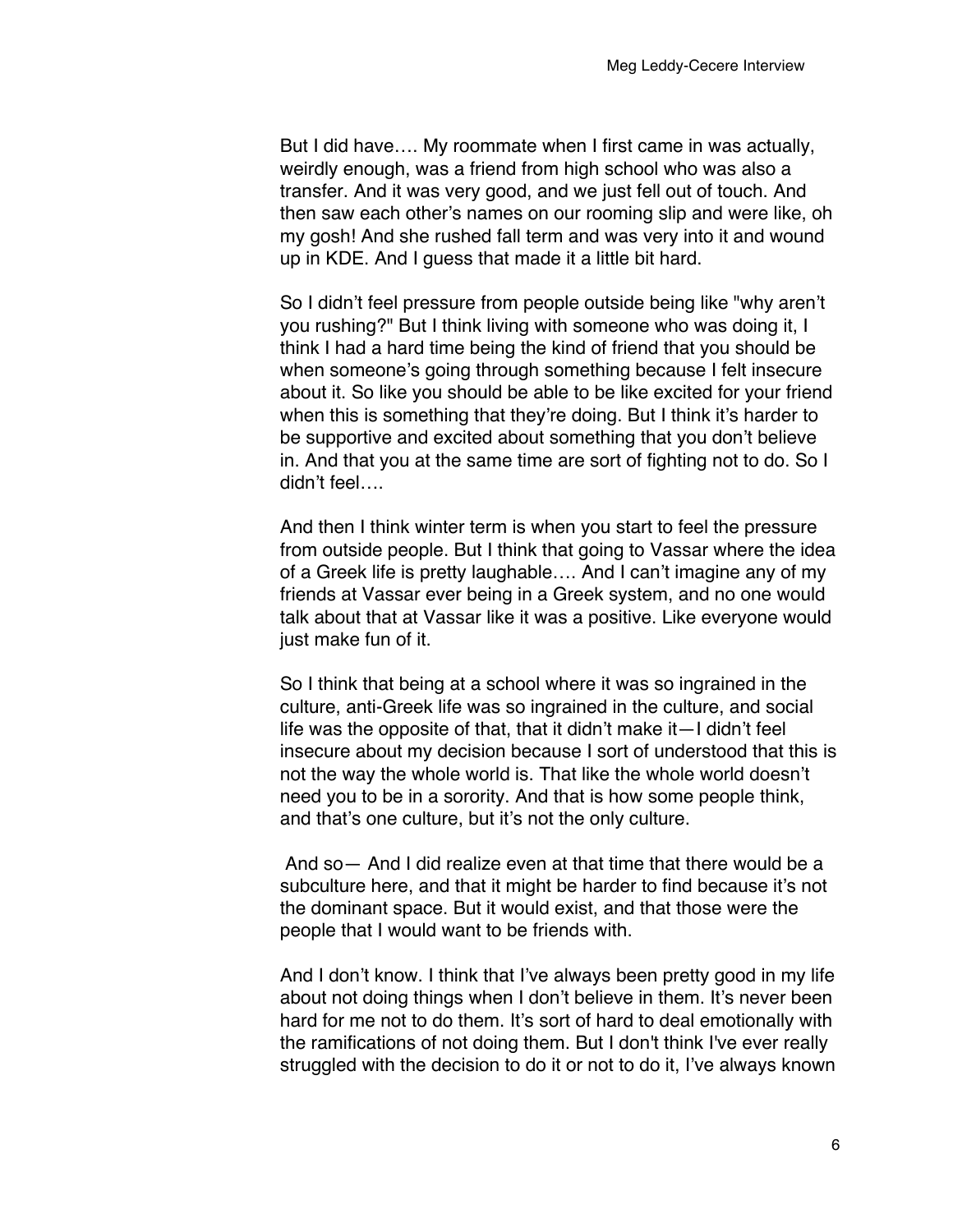what I should or shouldn't do. And then it's just sort of like dealing with the fallout post not doing it or doing it. That is harder for me.

- DONIN: How was it for you coming here at the start of your sophomore year where a lot of these friendships had already been developed? I mean you were dropped into the middle of it. I mean you weren't there for the beginning of it.
- LEDDY-CECERE: Yes, yes. I think that that's really hard, because I know that all my friends at Vassar came from my Freshman Floor, which was sort of like—and I know Dartmouth has a similar sort of unit -- so that you have your Freshman Floor, and that's who your first friends are, and that's who you go do all these college firsts with.

So that's hard because sort of that…. I mean I know people often move away from their Freshman Floor. But that sort of group of people who saw you going through everything that was hard and were there for you…. Like I still think about my friends at Vassar as those people because they were for me.

And I think it was—they put you on a transfer floor with international students and other people who didn't have the same sort of initial experience with the College. In some ways that's nice because you're meeting other people that want to make friends as much as you do. And, you know, are uncomfortable in the same ways and are dealing with similar things.

But then you sort of get isolated in this sort of transfer/ international student group. And it's funny to see how different people— I think I dealt with it by really embracing it the first maybe even year. And then totally rejecting it the last two years. And I feel bad sometimes. But I think that, when you're trying so hard to fit in, to sort of be like, it's like no I don't even hang out with other transfers anymore. I do fit in. Look at me. Like I've found my place here, and it's not a transfer place. It's not this weird liminal space that I was in before. So I think that different people….

There was not a lot of support for transfers when I came. And that's definitely changing now because a lot of the transfers sort of approached the administration and said, "This was really bad. And there was no support, and we need structures for the people coming in, to help them." And I feel bad about the fact that I haven't engaged in that at all. I think it's maybe like a protective measure to sort of say, Now that I've found my place, I don't want to go back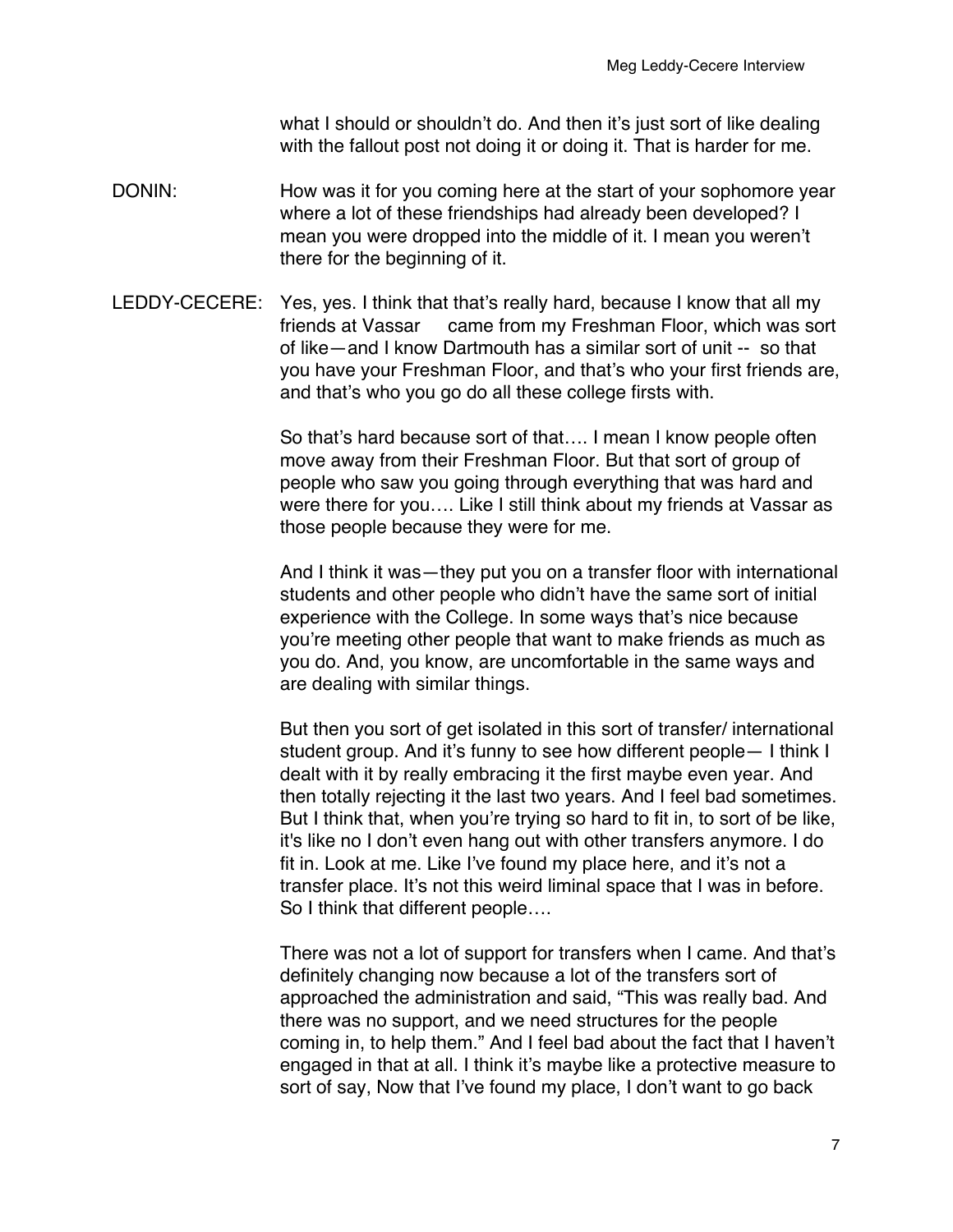into that space that was, you know, where I felt like not a real member of the community.

Because I think that —and you see that a lot with transfers: either people really embrace the community and continue to stay really involved in projects to help integrate transfer students; or people break totally with the community and don't like to think of themselves in that way. And I think that's more of where I found myself—where I didn't really want to be associated with transfer students.

- DONIN: So this move on the part of transfer students to approach the administration to get more help, so that happened while you were here.
- LEDDY-CECERE: Yes, yes. Because our year was really…. What happened is that there are very few transfer students first of all. I know that there are some schools that take a hundred or 50 or something. And then that's very easy to have a pretty big sort of group of people with more power, I think, in a community. When there are 15 of you, it's like how much voice do you really have? Not very much. And there's no guarantee that you're going to get along with everyone who transferred. And so I think that when I was here, what was really missing was older transfer students who would say: We've gone through this, let us help you, we'll go talk about it. These are some issues that we faced. Because there are some really practical issues about credits …. Like I'm taking a four-class term this term because they wouldn't approve a lot of my credits. So there's a lot of very…. There's a lot of, you know, broader social issues that I wish we had talked about. But there's a lot of very practical issues that it would help to have someone who had had a similar experience to be able to give you some advice. But that was totally nonexistent. I've never met an older transfer.
- DONIN: Did you have any kind of mentor or quide?
- LEDDY-CECERE: No. There was…. So they put you in two places. I was in— The McLaughlin Cluster. They put some of you in McLaughlin. And they put some of you in Butterfield. And in Butterfield the sort of floor advisor—you know they would have like a floor advisor—he was a transfer, and he was really great to the people on his floor, where he would take them out and show they around and really help them out. So he was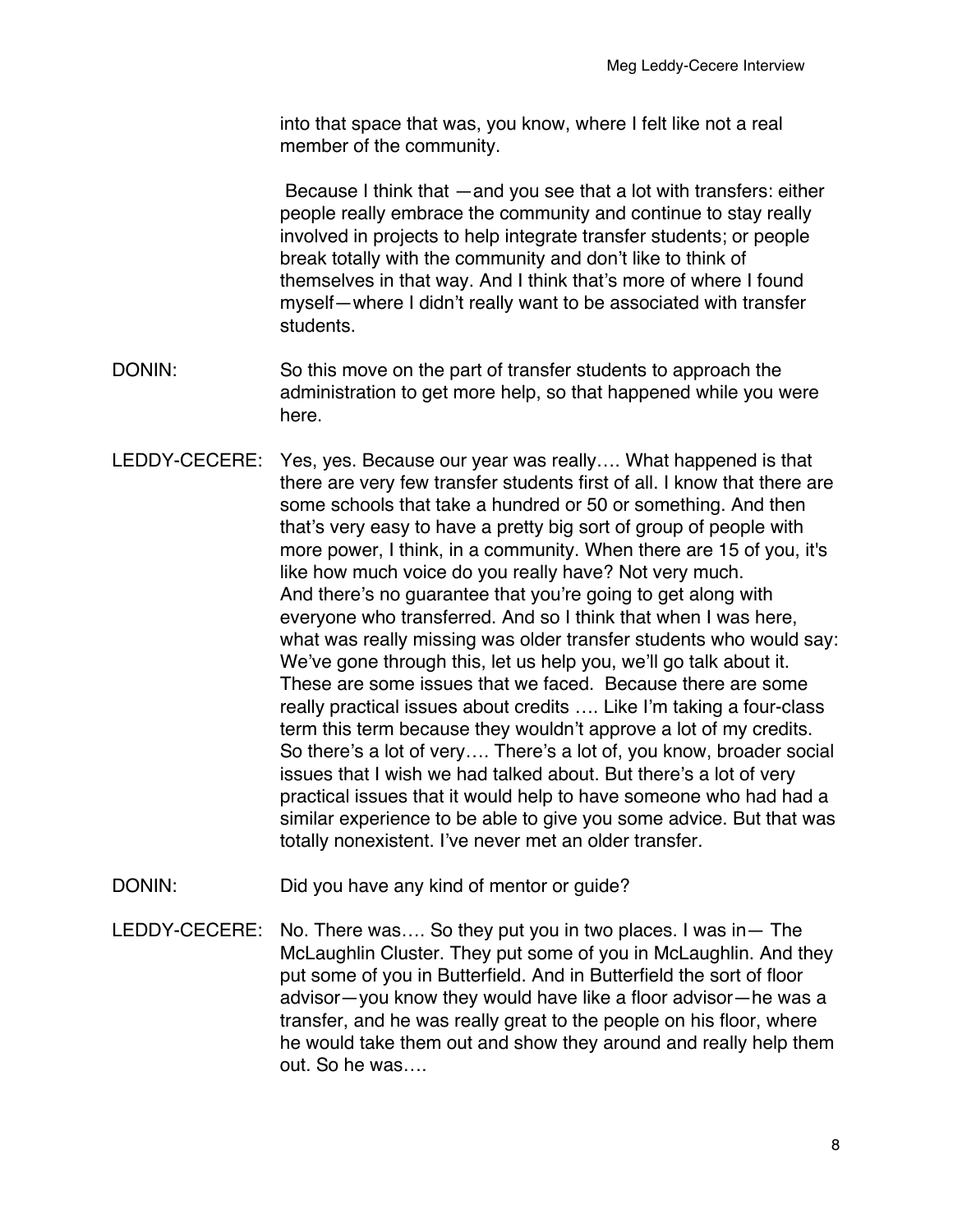But that wasn't like he was formally instated as a transfer advisor. He just took that role on. But because we weren't in Butterfield, he was less of a role—I'm sure he would have helped if I had reached out to him, but he was less accessible for me.

I went to my brother with questions a lot of the time. There was no one formally other than, you know, like my dean, like everyone has. There was no sort of peer advisory unit. We mostly helped each other, I think. I was very close to the girls that I lived near who transferred, because you go through a lot, and it's very hard. And I think that—we just relied on each other.

But they are now like, the people in my year, so the people who went through what I went through, have like transfer social events, transfer panels. It's all over blitz all the time. You know like come and have cocktails with us. So they're…. I think people are trying really hard to sort of…. I'm hoping that my year was sort of the bottom, we hit the bottom, of that, and it was really bad. And then now we're sort of in an upward trajectory, so that people who come in have sort of more peer support.

- DONIN: But it's interesting that you—I mean you've moved away from all that.
- LEDDY-CECERE: Yes.
- DONIN: You found a community.
- LEDDY-CECERE: Yes. I think…. But that only happened for me because I went abroad. So I went abroad two terms in a row. So my first year here, my sophomore year, I would say most of...all of my friends were transfers. Maybe I had a few that weren't. I don't know. I can't really…. Maybe some peripheral class friends and things through extracurriculars. But no really good friends who weren't transfers.

And then I went to Copenhagen for my fall term junior year, and then I went to India for my winter term. And that's where I found my community. So that's where I made…. And now through them, I've made other friends that weren't there. But through those people.

That was sort of like a really great experience. I was very happy on both of my abroad terms because it was sort of like everyone was on an equal footing. Again. Just sort of the way it is freshman year, where no one really has a set social group, no one really has…. So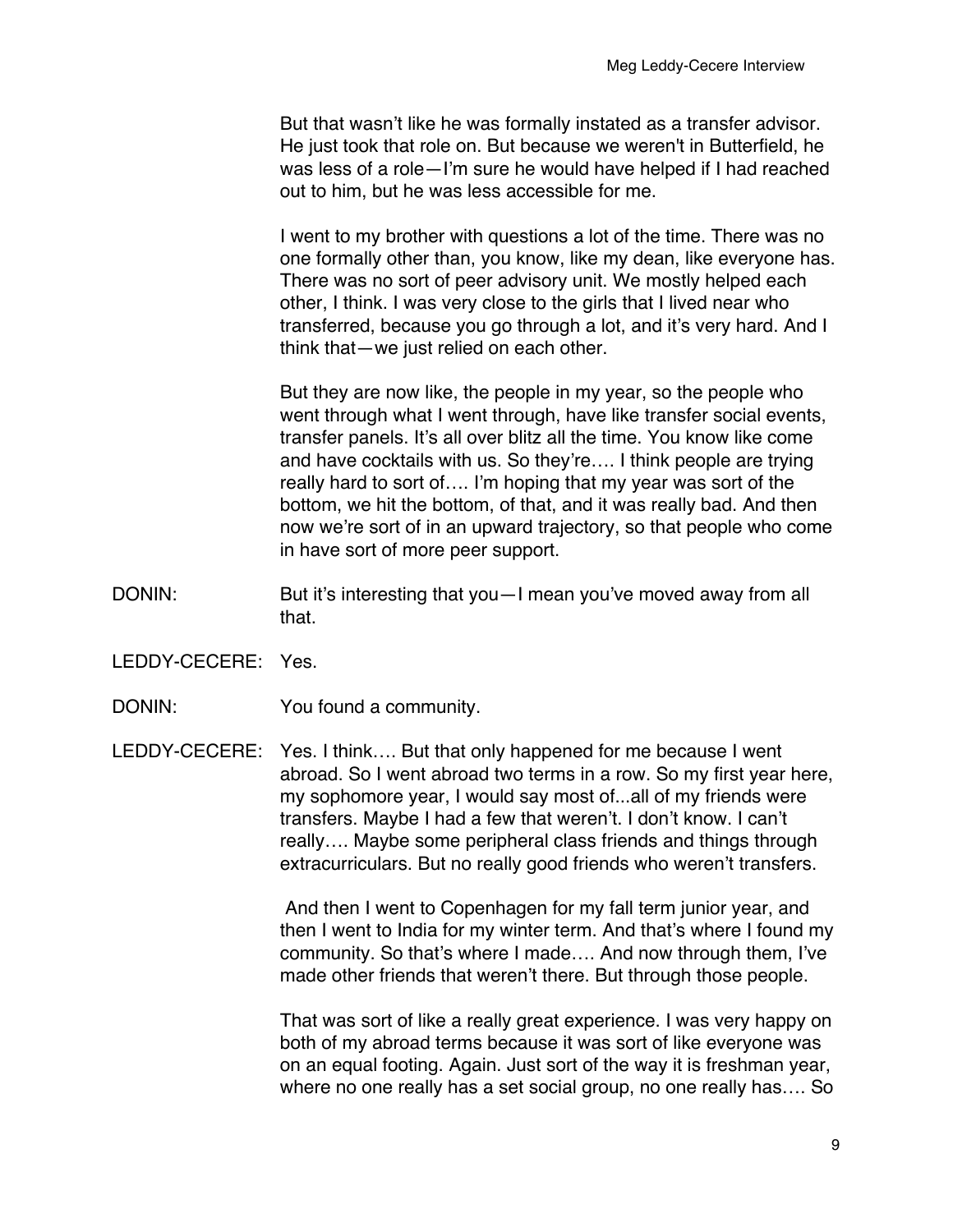I was able to really make my best friends here, that I have right now. And then through them when I came back was able to sort of find a place that was not a transfer place, I guess.

But like I said, I do feel guilty about—you can see why I didn't get support when you see what I'm doing. This is why there was no support for me, because it's a community where transfer is not you don't want to be a transfer. So it's very easy to see why I had no upperclassman support because I'm not supporting. And I'm sure—I mean if somebody approached me as a transfer and said, Would you, you know, do you want to talk to me? or something like that. But even then, I think, you're so protective. When you have to fight for your space, you're so protective of your space.

- DONIN: Mm-hmm.
- LEDDY-CECERE: And I think that all I can really say to other transfers is that it's really hard. And I don't.... So I feel-you want to say that you made it and that you joined, that you were accepted, and that you didn't have to remain in this sort of….
- DONIN: Sort of no-man's-land.
- LEDDY-CECERE: It's totally…. It's like you're in, you know, you were accepted in, but you're accepted in a different way. And everyone wonders like, you know, why did you transfer? Like we all—is there a different admissions process? Do you measure up to us? Like if you weren't here, if you weren't in an Ivy in the beginning, do you deserve to be in an Ivy now? And like are you really as smart as we are? Wouldn't you have come here…. didn't you apply here in the beginning? You must have been rejected. And stuff like that.

So I think that there's a lot of…. And I think probably a lot of that you put on yourself. And people aren't even thinking, and you just feel insecure about it. And so you start projecting all those things. So I think that it is like a no-man's-land. And if you are lucky enough to find your way out of it, you don't want to go back there, even in like an advisory capacity, because it's not something that you want to identify with.

DONIN: I should think that all transfers would view that as a transitional time, that you do want to move out of it and become completely, you know, immersed in whatever you view as Dartmouth life. But it's certainly not as a transfer.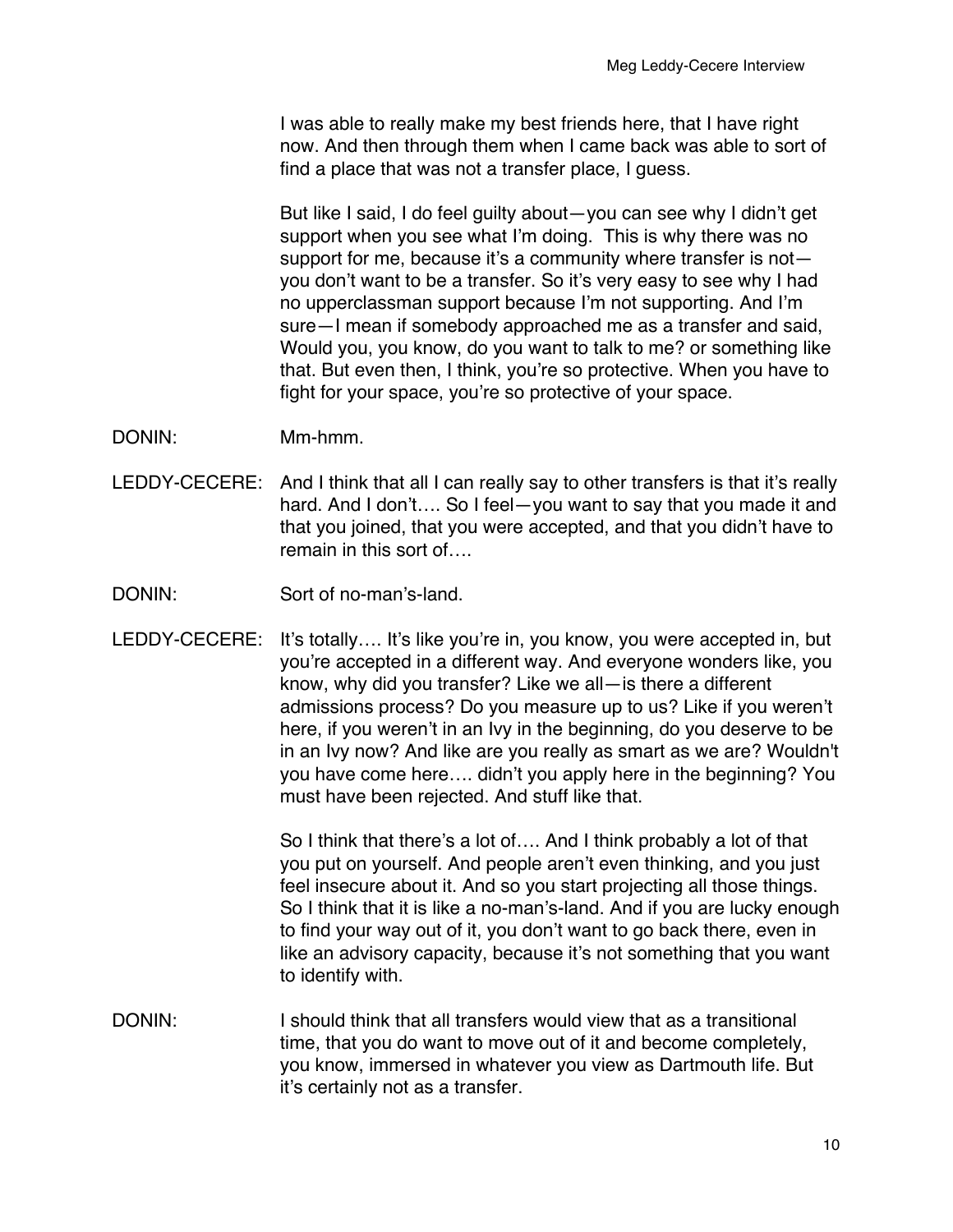- LEDDY-CECERE: And that's, I think—yes, I think that's really true. And I think that you see a lot of people pledging sororities and fraternities straight away because they feel like it's an instant community. And I think that there is something to that.
- DONIN: It's a great way to be sort of instantly assimilated into-
- LEDDY-CECERE: Into something.
- DONIN: What people perceive as the real Dartmouth-i.e., Greek life.
- LEDDY-CECERE: Greek life. And I think it's sort of…. A lot of people, surprisingly, who come in sort of want this romanticized college experience that they feel like Dartmouth offers. And I think Greek life is again a good—a primary part of this romanticized image of what like my college years should be. Yes.

And so I think that like you said, it's easy assimilation, and it also is something that a lot of people who choose Dartmouth as a second option felt like they were missing in their old schools, and feel like they can get it here. Like if I went to NYU and I didn't feel at all like it was—there's no campus, and there's no parties that everyone's invited to. Then this is sort of a defining feature of Dartmouth that you might choose in your second college option, I guess. So I think that's part of it as well.

- DONIN: So how do you describe what your community is here?
- LEDDY-CECERE: I think— That's a good question. I think when you're unaffiliated, you either find some sort of extracurricular thing that provides a community. Or your community is just your friends. And I feel like that's—I don't feel I have like a community. I just feel like…. I guess in a way….

I think if I had to pick something as my community, I would say it's the women's and gender studies department. Because India FSP was a women's and gender studies FSP, a lot of people on that trip are majors as well. And I think that a lot of them I had known peripherally before the trip through a lot of classes together. So then that was sort of like, oh, now we can get to be better friends or whatever. And I think that…. So I think that if I was going to like pick a community, it would be those women.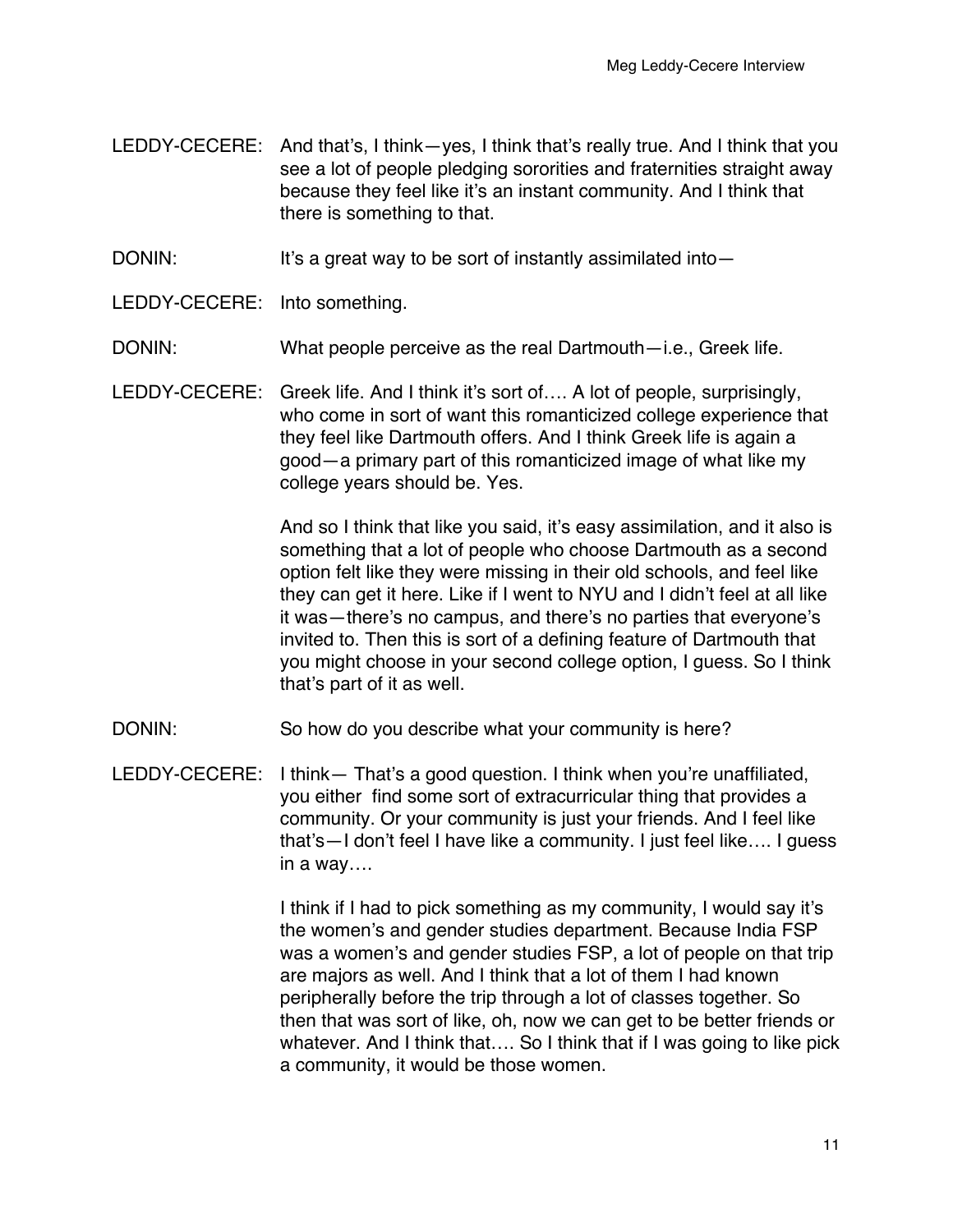DONIN: But women's and gender studies isn't exclusively women, is it?

LEDDY-CECERE: No, but it is. I mean there -- I can count three. No, there's not even. I think there's been one male major in the past year. People take classes, men take classes. But they take them sometimes as a joke or as—or they might be genuinely interested. But it's very rare to see a man who's a major.

> And then I think that—I am in a secret society, and so that's sort of a community as well. Although I think I've been moving further away from that this year as a community. Whereas last year it was, when I first entered, it was an important community for me. It's sort of no longer that.

> And I feel like it was sort of—it's sort of like the elitist version of a sorority. It's like a sorority, but more elite. And so if I thought it was hypocritical of myself to join a sorority, then it's just as hypocritical to join a secret society, except that, I think, the exclusivity—they pick you. And so you feel less of like it's your fault. Or at least for me when I think of things like—I don't like joining groups that are selective in terms of those criteria.

> And I think that I let myself sort of embrace that community for as long as I did because I felt like I didn't do anything. That all I did was be myself. And then they picked me, so what can I do? Whereas with the sorority, you have to go through all of those things, like you have to prove yourself. With a secret society, they pick you, and you just join. And that's all you have to do. So it was sort of a less—it required less of me initially.

- DONIN: Mm-hmm.
- LEDDY-CECERE: To enter into. And I think that's why I didn't—why I embraced it as a community initially and why I no longer really associate with that as much as I did because I feel like it's...
- DONIN: It's not that particular secret society though that you're rejecting. It sounds like it's the parameters of all these secret societies because they're just sort of exclusionary.
- LEDDY-CECERE: Yes. And I think it's just like I don't reject a specific—there's no sorority that I have a vendetta against. And I think that's what is.... When I was speaking earlier about people who rushed and then decided not to, they very often have a vendetta against a specific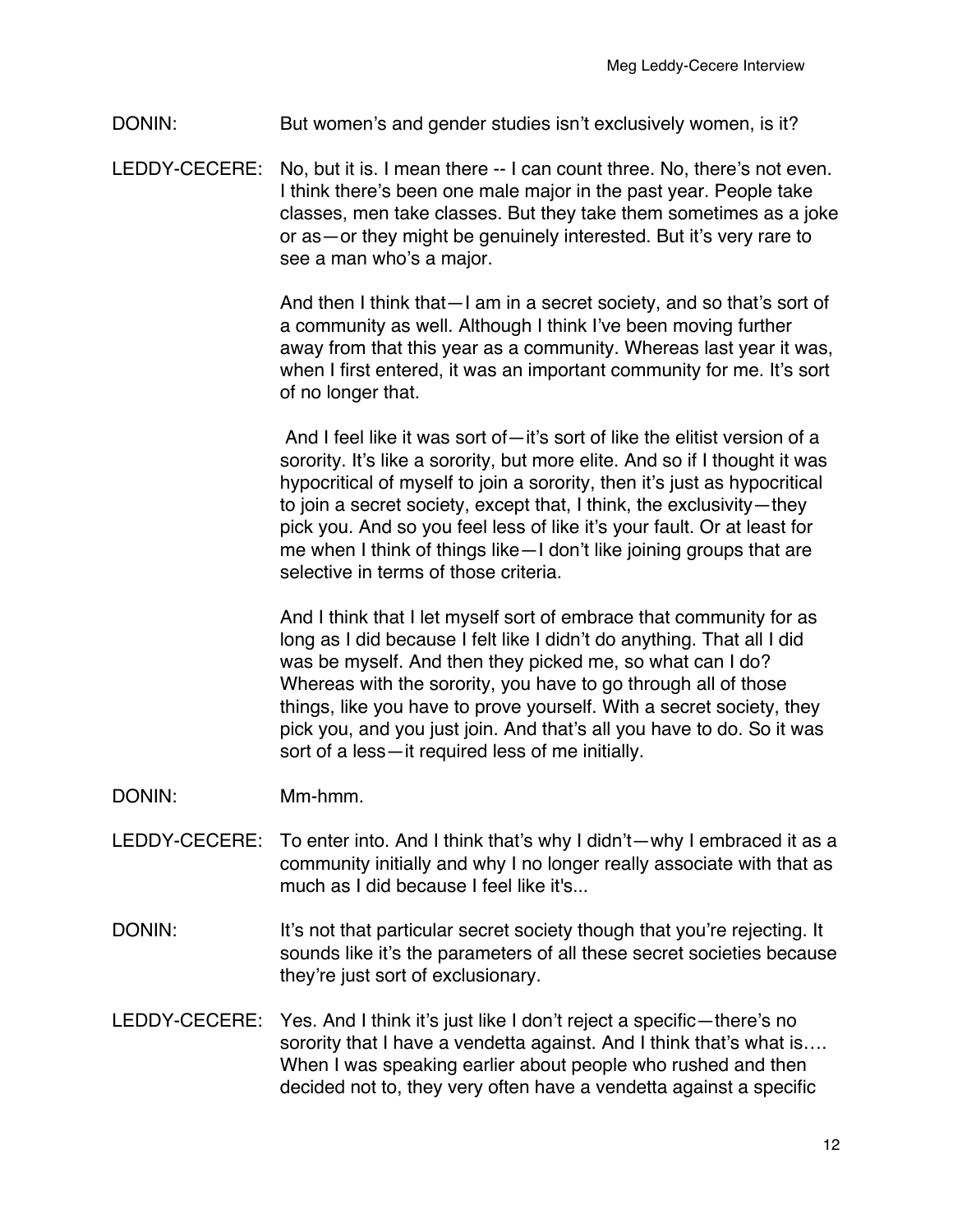sorority that excluded them, or something that they wanted and they didn't get. And because I never rushed, I never sort of had this feeling of like, oh, I hate all Kappas or I hate all….

But I think that I don't like the idea of what a sorority is. And in that same way, the people in my society, I like them as people a lot, I really respect them as people. But what I don't respect, like you said, is the structure that requires that, it's basically who you know, that's how you get into one. And so if you don't know anyone, then….

And I guess that maybe digs deeper as a transfer, because I can see how it would have been very easy for me to not have known anyone. And have that not have been my fault. And so I feel like, as someone who transferred, I felt…. I guess it also has to do with say you get picked by a specific person. And they propose you to the group, and the group decides whether or not to accept you. And the person who picked me told me that when she proposed me to the group, they were like I don't know who that is. We don't—like what does she do on campus? Who is she? Like we don't want her if she's not a known...

And then I guess the person who picked me said, "Like is this really like what…. Like I'm vouching for this person; that should be enough." And then they decided. But I guess ever since I heard that story, it sort of was like, eew, this is really gross. And I dont...and I guess it made me feel like an outsider again in a community where I should feel like accepted and admitted. That to know that like when my name was proposed, it was almost shot down, it sort of like puts you again in this space where it's like you're not quite in. Like you're in, but you're not quite in. And I think that-that's probably another reason why I moved away from that.

But I think you're right, that in general it's not the specifics of the situation. It's the social structure in itself. I think that it does for me something that I always…. I really didn't like when I came here that a lot of people speak out about the Greek system. It's not—I think it's unusual for men, but a lot of women speak out about it all the time, and a lot of the time those women are affiliated. And a lot of time the loudest voices are voices from the sororities that are sort of up there. So KDEs and Kappas are going to be saying like, Oh, yeah, this is so stupid, I don't even know why I do it. And it always bothered me when people…it's like people only feel the freedom to speak out when they've already been shown that they've been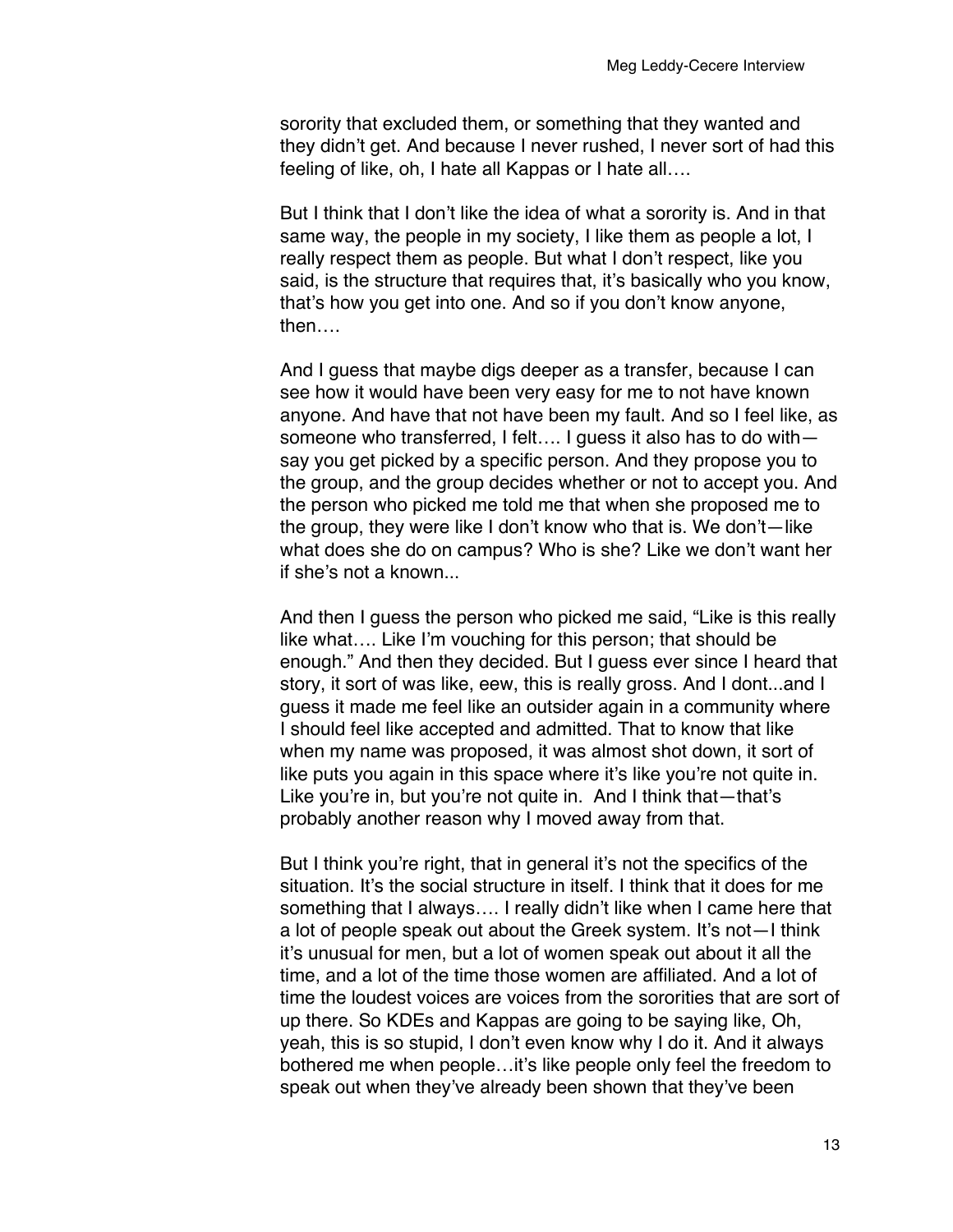accepted. So like you've got to be accepted into the upper groups, and then you can say, oh, this is stupid. Oh, this is whatever. But if you're not, then people just think it's sour grapes.

And so I think that…. The secret society does for me what joining a sorority does, which... I don't like what it does to my voice. It makes my voice be like, oh, I'm already accepted. So then I can speak out against things. Whereas, I always thought secret societies were dumb. And if you had asked me before I was in one if I would ever join one, I would have laughed at you. But I think that it sort of—it's like a way of…. I think it's sort of...for me, it sort of changes my voice on campus in a way that, I know that I looked at those voices before and sort of wondered why, if you believe these things, are you doing this? And so I think that I thought a lot this year about sort of openly stepping down; making sort of not a scene, but sort of making something of it. And I guess I just decided to stop going to meetings instead.

DONIN: Mm-hmm.

LEDDY-CECERE: I don't know why I didn't do it. I guess I just didn't want to make a social fuss, didn't want to have to deal with anything that came of it. And then also sort of thought how much is this going to change anything? Will it change something if I stand up and say, I think this is really hypocritical. And I think that this is an elitist group.

> Because I think the society that I'm in prides itself on this idea that they're not Sphinx or something. But they are in their own way. But I'm not— And I think you know, you just really want that cane at graduation, and that's so stupid. But I think there's part of you…. I remember watching my brother's graduation, and seeing all those people canes and being like, Oh, my gosh, that's so…. What does that mean? What did they do? And this is so cool. And then, oh my gosh! she has a cane. And I think that I just really, you just really want to be able to stand up there with your cane at graduation. And that is not something that I feel proud about wanting. But I think that I do want it, you know.

DONIN: Well, and, you know, you don't remain static when you're in an institution like this. I mean the idea is you grow and evolve. And things that were important to you when you came here are not necessarily the same things that are important when you graduate.

LEDDY-CECERE: Yes.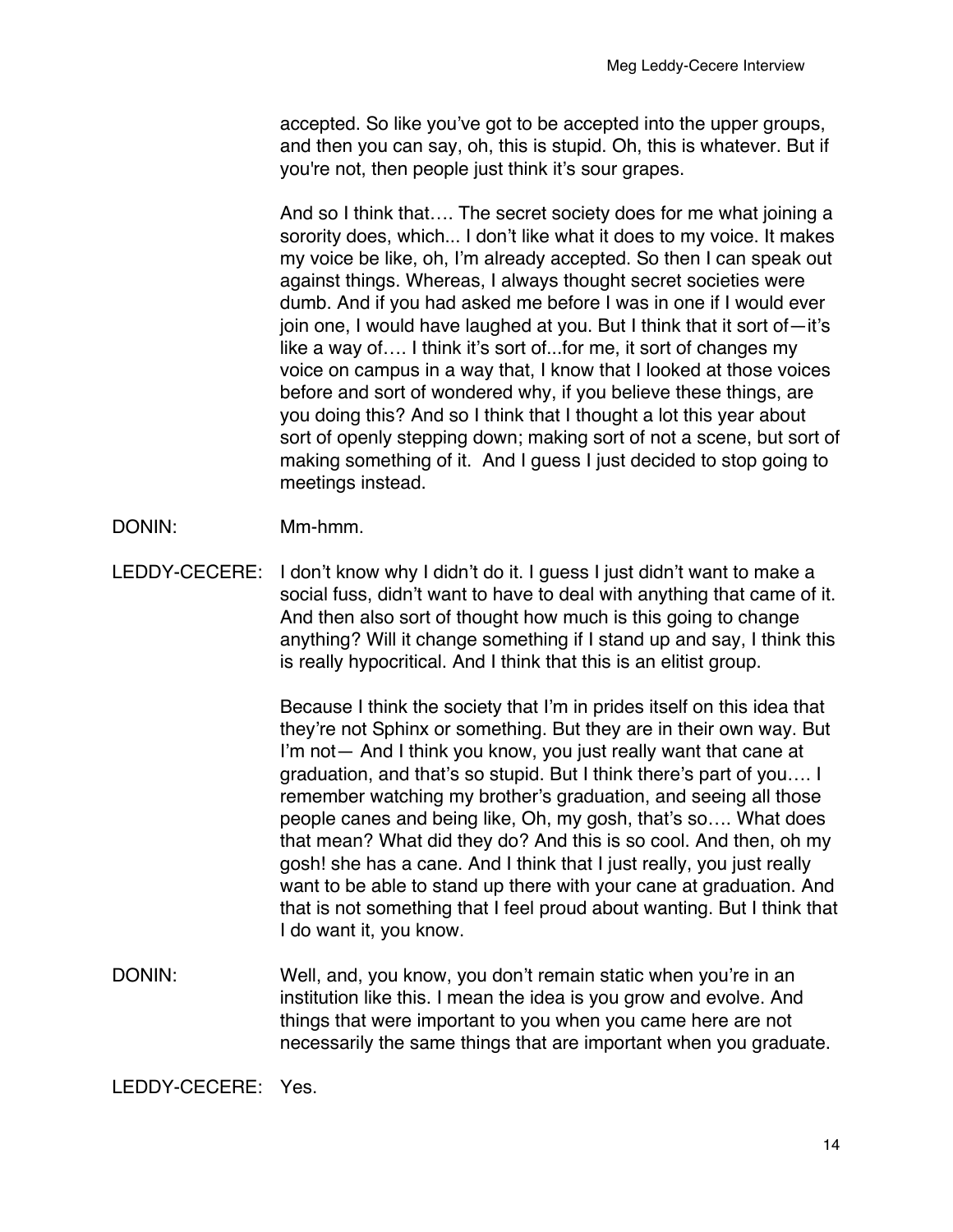DONIN: And that's not necessarily a bad thing. It's usually a good thing.

LEDDY-CECERE: But sometimes it's a bad thing.

- DONIN: Yes, yes.
- LEDDY-CECERE: I mean there are a lot of ways that I've changed that I really like. I think academically Dartmouth has been a really great fit. I've been so happy with my professors and with my classes and with the things that I've learned. I always knew socially it wasn't going to be a good fit. But I don't think….

Looking at myself, I do not look at the ways that I've changed socially so that it's a better fit and think about them as positives. I think about it as a concession sort of to what this institution is. So I think that like in terms of my academic development, I've felt really happy about the way that I've changed here. And I think, obviously, in some ways socially. But I think when you're here, you start to think it's the way everyone thinks. And I think I came in not thinking that, and I still don't think that. But I think it's much harder….

The longer you stay, the harder it is to realize that not everyone thinks this way. I think it still makes me nervous. I get really nervous about sororities and hierarchies because I feel like I don't know. Like there's a game that you're supposed to be playing, and I feel like some of the time I know what I'm supposed to be doing. And then some of the time I have no idea what I'm supposed to be doing. And I don't really know who does know. But—

- DONIN: does anybody know, do you think?
- LEDDY-CECERE: Some people know. But I don't…. When I think about the people that I think know, they're usually, Dartmouth's been in the family for a long time. They're on sports teams. They're wealthy. And I feel like they know something I don't know or something like…. They know how to navigate Dartmouth in a way that I don't know how to. And I think there are people who know how to navigate it less than I do.

But I think most of us walk around a lot of the time feeling like there's some sort of rules that we didn't—or an instruction book we didn't get. And I think we wouldn't feel like that if there weren't people who did have it. I think less people have it than we walk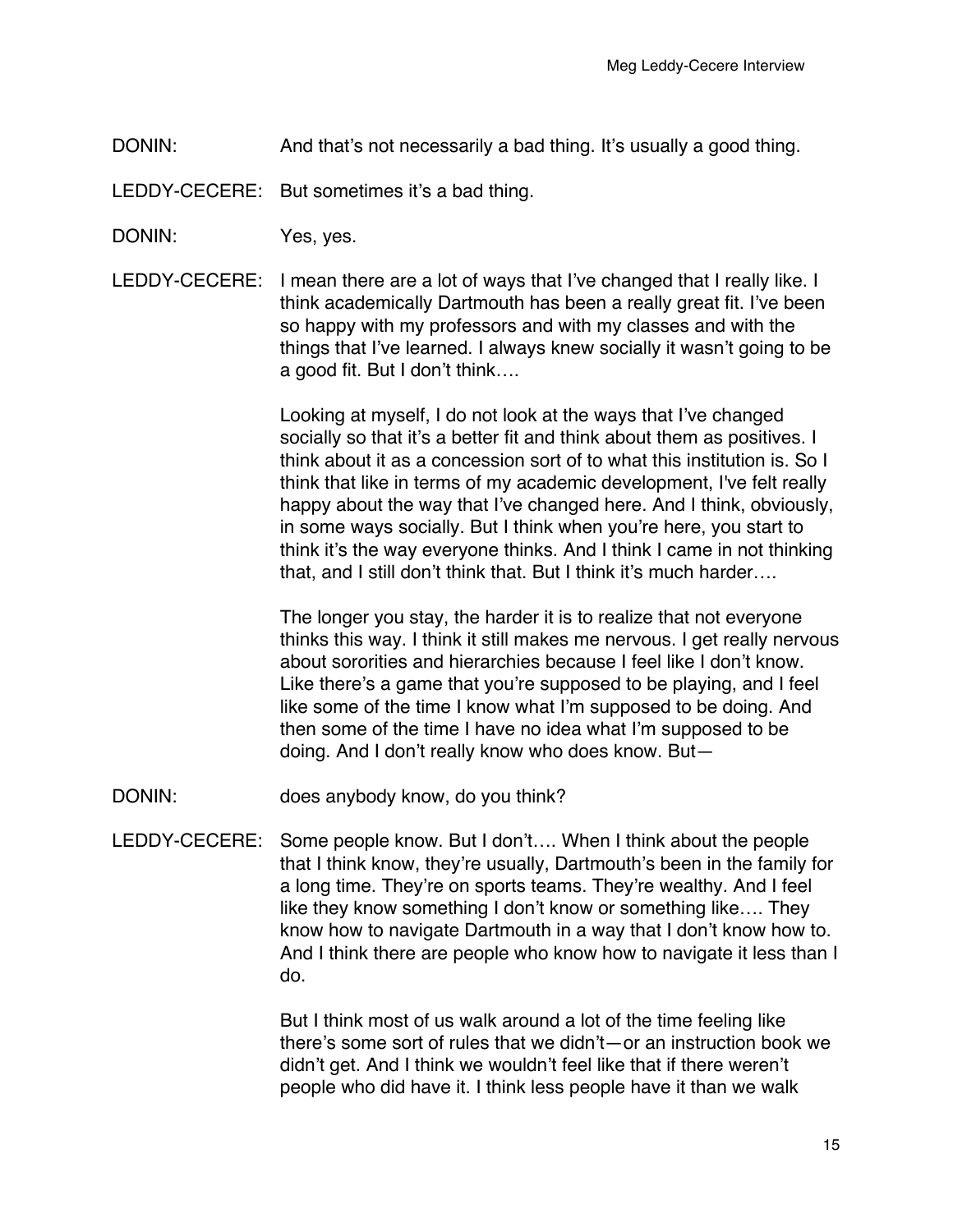around thinking have it. But I think that there are people, who, through their upbringing, know.

Sometimes I see it in— I see it most in like internships, and who gets internships, and why they get them, in terms of like summer, off-terms or summer things. Because I think that…. We all know those students where we're like, gosh, that's not a very…. Like, I took classes with you. I know you're not a very great student. And then you see them lined up with the best internship, and you wonder how did you get this? And it's your dad or your mom or these connections that most of us don't have. I mean I think everyone thinks everyone at Dartmouth has these connections. But most of us don't have those connections. But some of us do.

And I think one of my really good friends, our friendship sort of fell apart because she would get so upset that I was working so hard at everything, and spending so much time on my schoolwork, and trying so hard. And she didn't try very hard, and she didn't do very well. But her dad can pick up any sort of slack that, you know, she still wound up with a better internship, she's still going to wind up with a better job right out of school, even though she's a C/B student.

And I think that that's sort of disillusioning, that kind of interaction where you do actually see people who are getting places because of who they know. And I think that I was never, ever raised, in Vermont, in my family, in the high school that I went to, to feel like that would be true in any way. It was if you worked hard enough, you would be fine. And you would wind up okay. And I think that at Dartmouth, sometimes you learn that that's not true. And I think that's a hard lesson coming from where I come from, to learn where it might be less hard for people coming from different backgrounds.

## DONIN: Mm-hmm.

LEDDY-CECERE: My family is—both my parents grew up in Queens in very hard situations, and were very smart and went to very good schools and sort of rose through their brains. And I think that that's sort of what my family believes: that if you work hard enough and you're smart enough, you can do whatever you want to do. But sometimes I think Dartmouth sort of says that's not true. That you'll reach a certain space, but you won't reach—like you or everyone can get here if they're smart enough and work hard enough, but there's this place and you can only get to this place by who you know.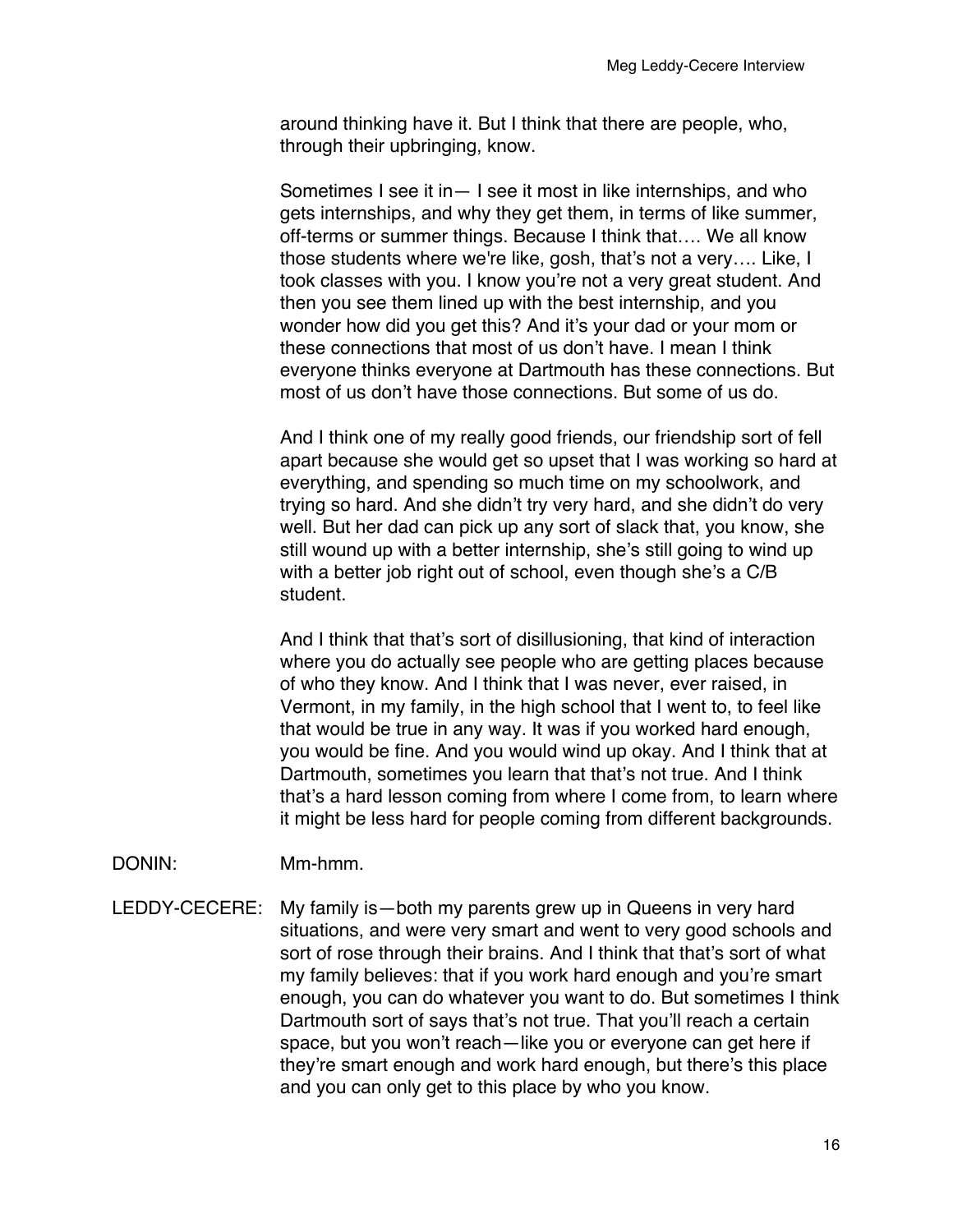DONIN: Is that something that Dartmouth affirmatively teaches as an institution, or do you think that's a lesson you've learned from your peer group?

LEDDY-CECERE: That's a really good question. Hmm.

- DONIN: I mean the whole networking thing and internships is a lesson from the big, bad world out there. And it's hard to know who's teaching that—
- LEDDY-CECERE: To people.
- DONIN: To people.
- LEDDY-CECERE: I think that's a really good point. I think it probably is less Dartmouth as an institution and more…. I don't think Dartmouth institutionally teaches that, at least not through academic avenues. I don't think any professor is sitting there telling you that you working hard at this is not worth it. Or that I think it's possible that the more social avenues of the institution….

I think fraternities and sororities definitely teach you that. That's what they tell you when you're thinking about whether or not to rush. Everyone says being in a sorority, being in a fraternity, is the best networking opportunity. You'll meet so many people who will help you so much. And you'll see that, you know, there's going to be Kappas who—there's going to be a Kappa in this same position every single year because a Kappa had it before, and a Kappa will have it next, and a Kappa will have it next.

So I think if you consider Greek life part of Dartmouth's institution, then that teaches that. But if we're looking in terms of classes and less socially-charged extracurriculars, then I don't think that that's something that's taught or instilled in you through those things. I think it's the social life that does that.

DONIN: And how do you think the College has done in your three years here in trying to offer alternatives to the Greek life? I mean somebody like you, who's looking for alternatives to Greek life.

LEDDY-CECERE: Yes.

DONIN: How are they doing it?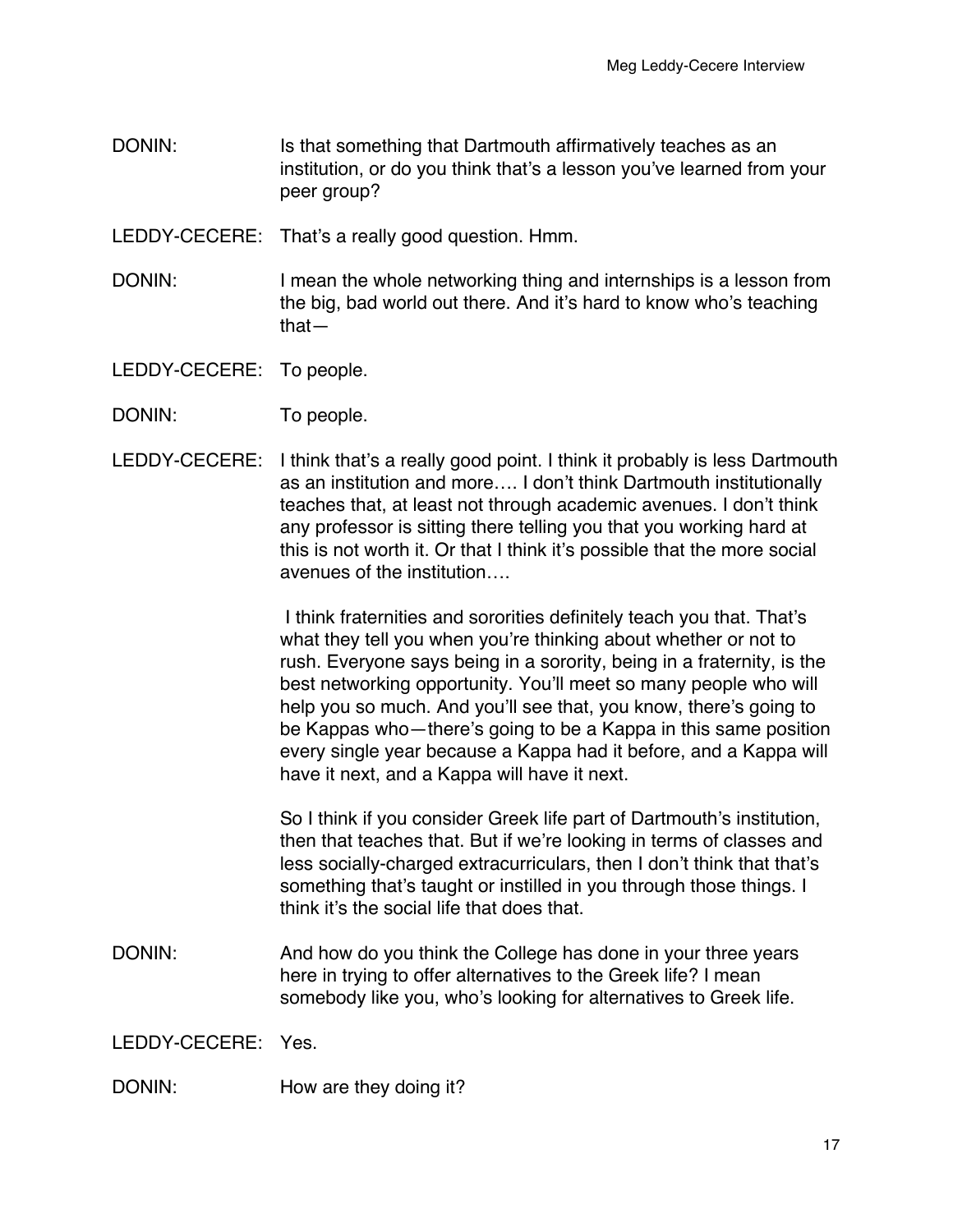LEDDY-CECERE: They're not doing it. I mean I still go to the frats. And, you know, that's where people…. It doesn't matter if you're affiliated or not. That's still where you go. I think as you get older, it moves more into house parties. But I know that, I mean I think….

> At Vassar there were a lot of college-wide social events that were thrown by the college, like Toga Night or whatever. But it wasn't uncool. Like everyone went to it. It was a big deal, and that I would think would be like an example of something that could happen. Because I think what's appealing about the frats is that you will be—it's not exclusive. So—I mean, it is in certain ways. But in terms of like going out, you will be let into the frat if they're having a party. There's no one who's throwing you out like it would be if there was a house party. You know there's no invite list. There are events where there are invite lists. But every night there's going to be some, at least one party that's going on that's going to be nonexclusive. So I think that people look at that as a huge plus of the Greek system. And I think when you're coming from another school, that is still a plus, you don't have to have been invited personally to have some place to go.

> But I know that, you know, at Vassar they would have these big college things that were really fun and that everyone went to. And I know that when we do that at Dartmouth, it's not really fun and no one goes to them. I mean I've never been to one. So I think that— I'm not quite sure why that is. I think they try sometimes. I guess what I think is…. Like Friday Night Rock does concerts. I think that's a fun—that works. And I think people actually want to go to that and do go to that. And that's something that's been working, but that's not really the College. That's students in Friday Night Rock who are sort of opening up a new social space. But the College has to agree to it because they use, you know, the Hop, and stuff like that and Collis.

> But I think in terms of like trying to find inclusive social spaces or trying to foster those, clearly they're not doing that well if I don't know any of them. And like you said, as someone who would be looking for that if I... I'm sure that there's some sort, they're trying in some way. But I don't think…. I mean you have the anti-Greek group houses like Panarchy and stuff like that which are—I think they're better. I thought about joining those. Sometimes I wish I had. But I still didn't really understand the whole—it's sort of like Audre Lorde's you can't destroy the master's house with the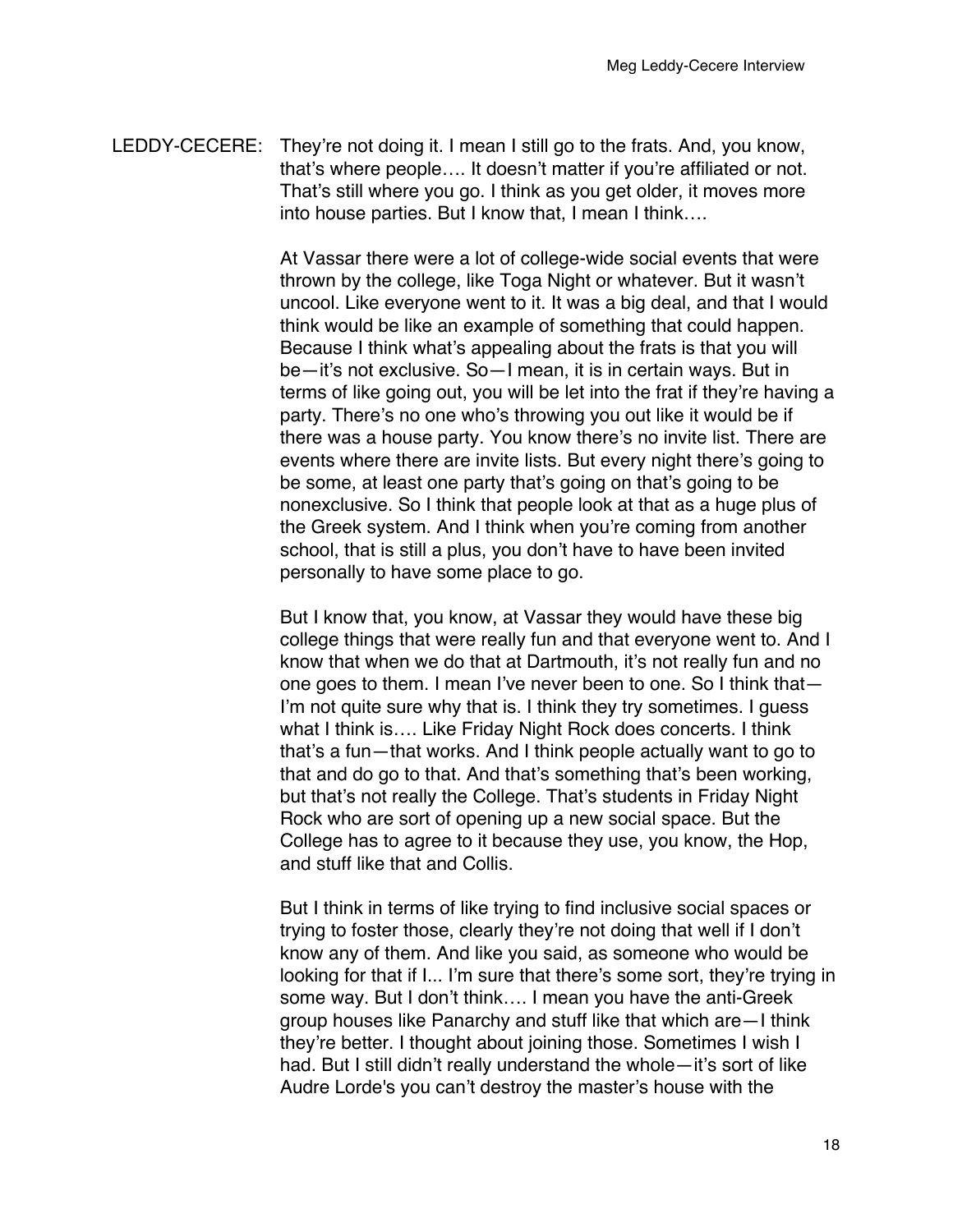master's tools kind of thing. Can you really, if you're whole thing is being anti-Greek, by being a pseudo-Greek house, can you really disrupt the structure that you're trying to disrupt? Or are you just playing into it in a different way? But I think that is a more inclusive…. But then it has its own…. There's a drug culture, you know, at different places, so you have your own sort of thing that narrows your community anyway no matter where you are. There's a certain limit on who's coming in. And I think even more than having inclusive social spaces….

It's funny, when I think about when I first came here, when I went into the frats, I was so shocked at what I was seeing. I was appalled. I couldn't even believe it was real. It's the most uncomfortable space for a woman to be that I've ever experienced. And I still…. And I think it's really sad that I no longer feel that when I walk in. But I think what's really bad about the system is that because sororities aren't really allowed to have parties, there are no women-centered spaces for going out. You are entering into a space that is not about you. Sometimes it's like hostile to you. It's unsafe for you. And I know that my first term here I would go back to my room and just cry sometimes because it just felt like such a…. I think that if you sort of like were able to put Jim Kim in a woman's body and brought him down there, some things would start changing really fast. Because I think it's very easy for a man to say that it's a fun space to be in. But I would be interested in how many senior women you could get to say a similar thing.

Because I think by the time you've hit your senior year, you're pretty much disgusted by it. And I don't think that that's a minority…. I mean I know that I can be pretty radical sometimes in terms of my views. But I don't think that that's something that I don't share with most women on this campus at this time.

- DONIN: Now there must be a portion of the male population that also doesn't feel comfortable in those spaces.
- LEDDY-CECERE: Oh, I'm sure. I'm sure. I think that it's very hard to be in those spaces if your identity is anything other than a straight male.

DONIN: White male.

LEDDY-CECERE: Yes. I think that anyone who doesn't fit that criteria is going to find themselves pretty uncomfortable. I think that an extraordinary number of men don't come out here until very, very late. I mean I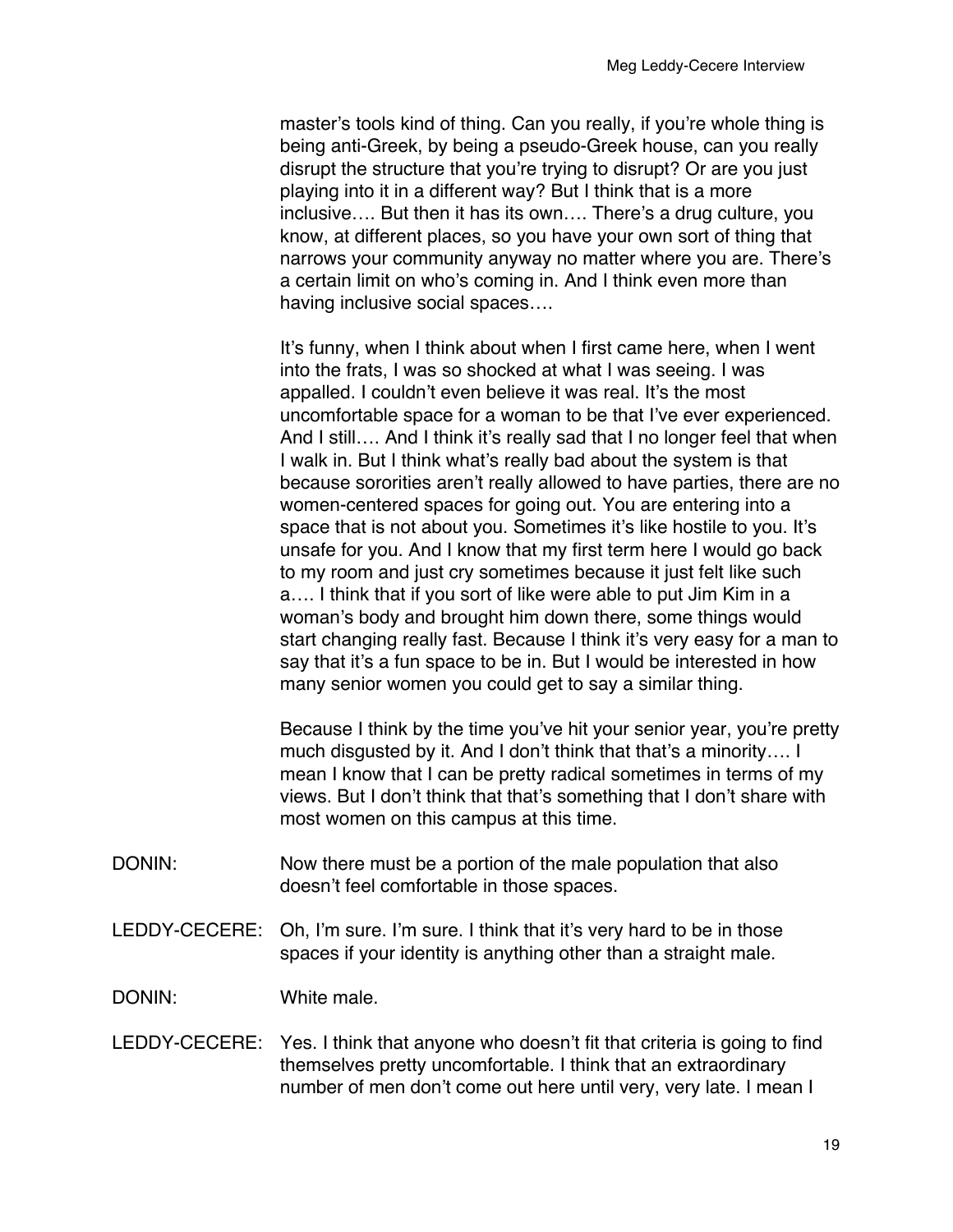can't—I haven't done a study or anything. But just in my experience, freshman year's a very common year to come out. You know you leave high school, you leave your home, and it's just like this is a new space and you can be who you want to in this space.

But there's a surprising number of Dartmouth men who don't come out until very late in their time here. I think that's because it's very hard to identify, like I said, as anything other than straight, as anything other than…. I just think that, yes. Like when you're fighting for women's rights, you're not just fighting for women; you're fighting for anyone who's not identifying with this certain structure. And I think Dartmouth is the same.

But I've said to people…. You know I've said to people before, I would never have been a women's and gender studies major if I hadn't come to Dartmouth. Never. At Vassar there's no need for that. Of course there's some need. But I would never have solidified my opinions in the way that I did without coming here. I think it can be sort of empowering to see a space that is so obviously wrong. Whereas a lot of what people are fighting right now in the women's rights movement is sort of more hidden, it's harder to find. I think, that here it's pretty easy to find, and so it's sort of easier to identify against something that is very clearly wrong, than something that has sort of been shrouded by other things.

- DONIN: Has that sort of male-dominance impacted your choice of people that you spend time with?
- LEDDY-CECERE: Yes. I guess so. I think that…. I mean most of my best friends here are women. And, yes, my best friends here who are not identify as gay. So that's someone else who is identifying outside of common—the norm. I think that male-dominance….

It's such a funny thing because I was talking with some women about this the other day when we were talking about how it's sort of hard to date men because you have this sort of—not like…hatred's too strong a word. But you just sort of…. You're like, you can't win, you can't win this too. And I think that's what Dartmouth makes you feel a lot of times. Where it's like I don't want you to feel like you're winning. Like I don't want you to feel like you're dominating me or that you are in control of this. And I think that makes it especially by the time…. I think a lot of these things are different when you're not a senior.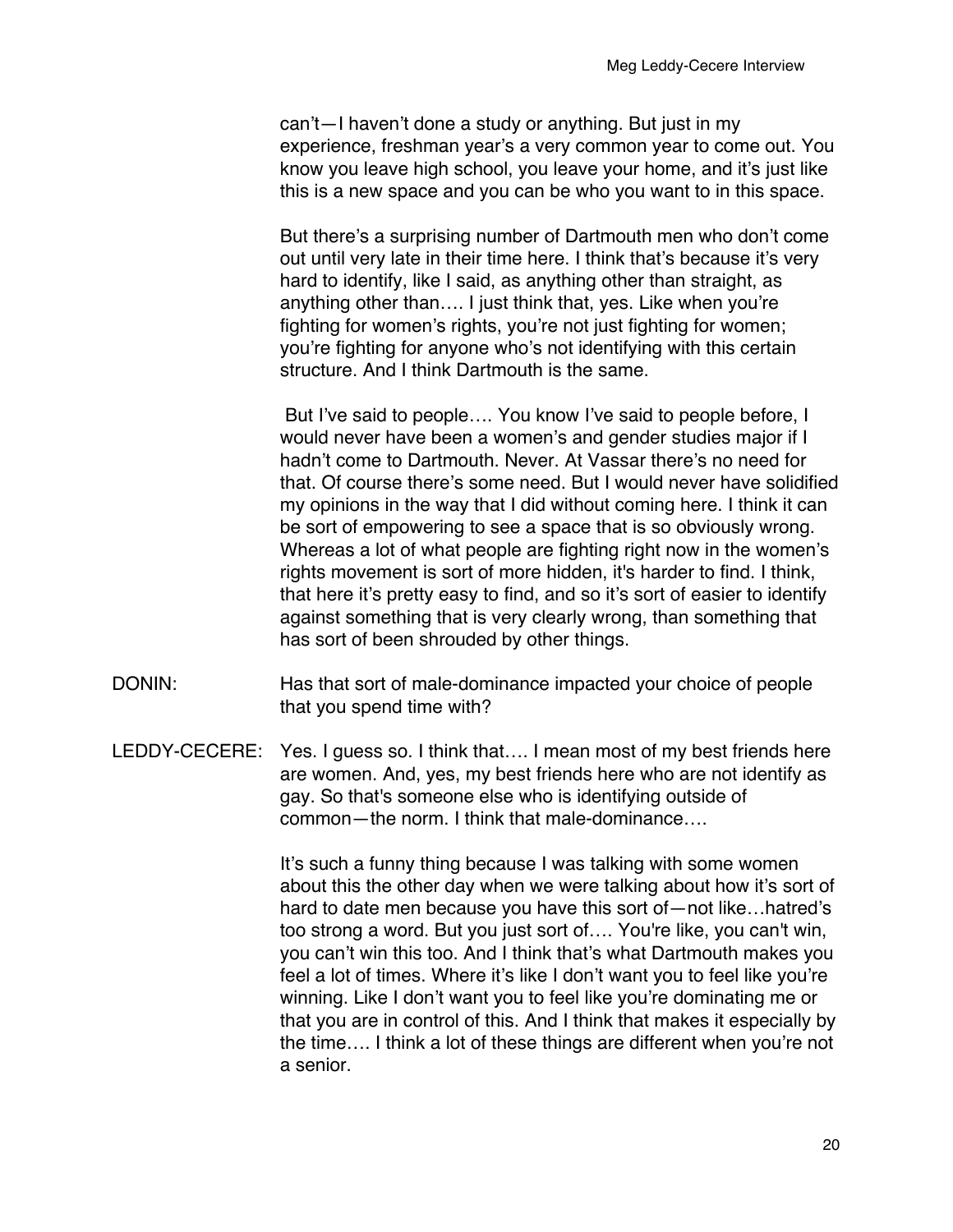## DONIN: Mm-hmm.

LEDDY-CECERE: But I think a lot of the time when you get to be, when you get to your last year here, you sort of have a distrust of men your age. I don't really think—it doesn't really seem to me to generalize above that, I don't feel that way about professors or anything like that. But I think men your age, you sort of have this—you feel very…. It really divides you gender-wise. Like you very strongly identify as a woman. And I think that that is....

> You know even though that maybe sounds like a positive, I don't really think it's that much of a positive. I don't think it's very good to so strongly identify with a fabricated gender construct. I don't think that that's necessarily a positive thing, because you're sort of put in this oppositional relationship. And I think that you see women who respond—there are different ways of responding to the pressures of this environment. And I think that often rather than sort of bonding together, we sort of choose to sort of "other" women who don't respond to the pressure in the same way that we do.

So I think that like maybe in terms of community, a community I identify with, there are a lot of strong women here who speak out against things. But I think that we often sort of do that at the expense of the women who don't respond in the same way, even though they are facing the same pressure. So I think that the maledominant environment—I don't feel it in the classes, I really don't. I never feel like uncomfortable about speaking in class. And I don't really see anyone who I would categorize as... I mean... I guess….

One of my best friends the other day called me, and she was crying because she was in this—she's a theater major, and she's in this theater class, and there was a play, and there were rape jokes, multiple rape jokes in the play. And they were supposed to decide, as a class, whether or not….I guess as a theater major your final term you all put on this play together, all the theater majors. And they were supposed to decide as a class whether or not—which play to do. And there were three women in the room, I guess, and the rest—there was a male professor who's the director. And other men students. And she said that she felt very uncomfortable performing this play. And I guess no one supported her in that. I guess one of the other women supported her. And then the rest of... And rather than sort of saying, you know, we respect that this makes you feel uncomfortable, here are the reasons why should we do this play anyway -- Which I think is a valid point. You know we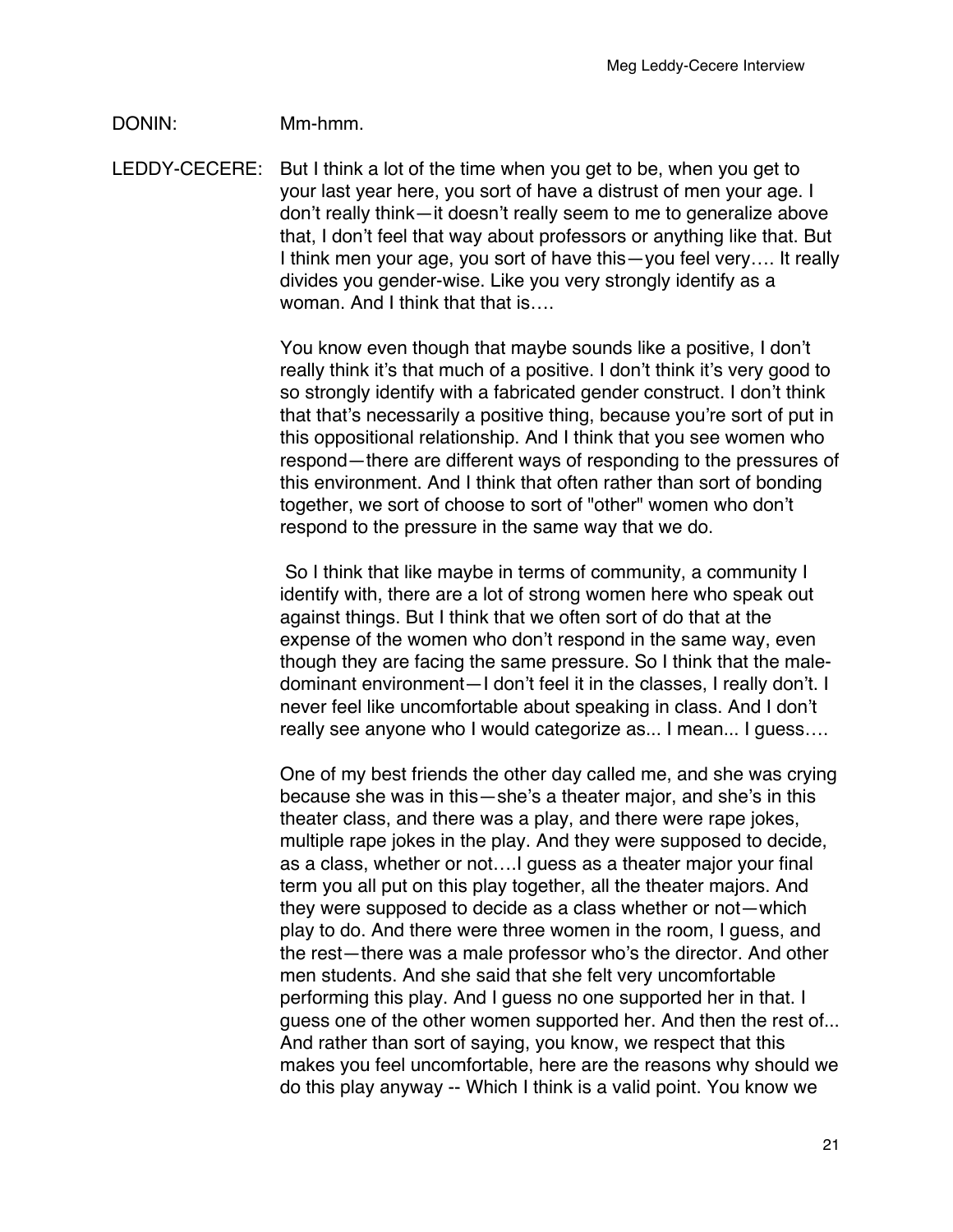do do plays that are uncomfortable. We don't stop doing plays because they're dated in that way. They just sort of attacked why she felt uncomfortable, which I think is sort of indicative maybe a little bit of the environment that Dartmouth promotes. It wasn't like so we respect that as a woman these rape jokes make you feel uncomfortable. It was like, I don't see why these rape jokes are making—I don't see why you feel uncomfortable. It's a play. I don't see why.... And I think—it's a joke. It's a joke.

And I think that that is an example of something that I have not often encountered in the classroom. But I think—I take a lot of my classes within the department. It's not likely within the women's and gender studies department. It's not likely that I'm going to face a lot of that. I think that it does exist here. But I would say that it's predominantly a social…it's in the social realms that you feel like that.

Although there are—my friend in South Mass, on her floor there is a women's bathroom that has one stall and one shower. And the men's room has—so it's like this entire floor of people. And there's one bathroom stall for women, like one toilet. And the men's room has like four toilets, or you know a normal amount for a floor. And my friend has been using the men's room because like someone's always in the ladies' room. And the custodian got so angry at her, and said that if he saw her in the men's room again making the men feel like uncomfortable to be in there, that he was going to report her.

So I think that there are some more institutional…. I mean that's just like stupid, you know, to just that…. And I'm sure if the administration…. Like if that was brought to the administration's attention, they'd have to do something because that's sort of like archaic.

- DONIN: Mm-hmm.
- LEDDY-CECERE: But I think…. So there are institutional examples. But I'm not sure how much further behind everyone else Dartmouth is in that. Whereas I think our social situation is pretty regressive, I'm not sure that the academic environment or the dorm environment is any different than things that you would find widespread sort of issues.

DONIN: Mm-hmm.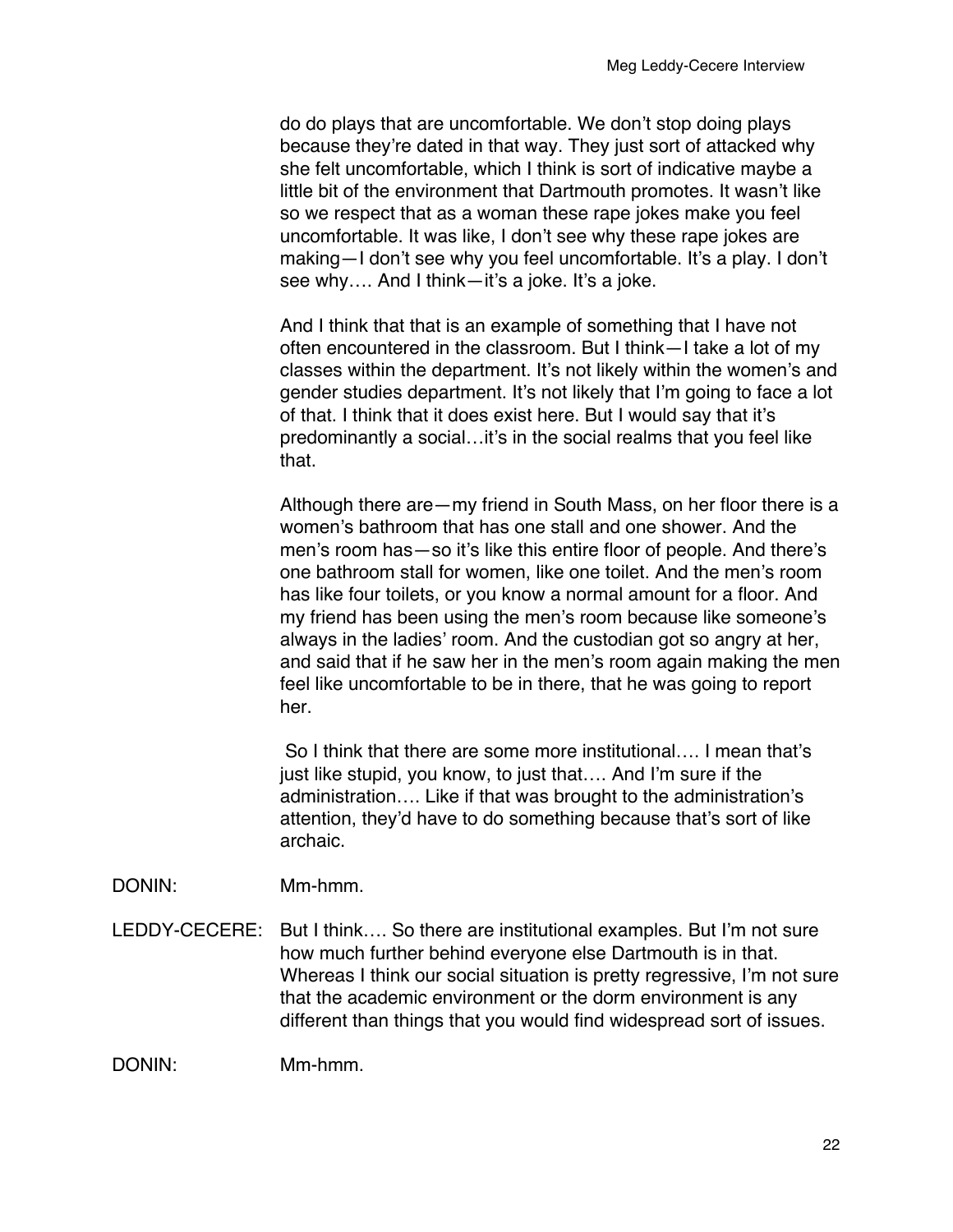- LEDDY-CECERE: I don't think it's indicative of a Dartmouth character that sets Dartmouth apart from another school. But I do think our social life does set us apart from other communities.
- DONIN: Mm-hmm. Do you think that there are.... Are there—this is a stupid question; I should know the answer to this—these secret societies, are they all single gender?
- LEDDY-CECERE: No. A lot of them are. Mine is. A lot of prestigious ones are. There are others. The C&G is a senior society, not a secret society, and that's—I think that's different. They're still sort of an exclusive thing where you have to get chosen. But it's open. You're allowed to divulge your identity. Everyone knows where the house is. There are other ones that are mixed. But, you know, like Sphinx is—
- DONIN: Is mixed?
- LEDDY-CECERE: —male.
- DONIN: Oh, it's male.
- LEDDY-CECERE: So the ones that sort of have…. I guess the point of a secret society is that you're supposed to have people who are like movers and shakers on campus in different ways. So you're going to have a secret society with all of the sports captains in it. And then you're going to have a secret—like that kind of thing. And I think that those….

I mean the thing is you don't know about these things because you know more about them once you're in. The whole point is like, ooh, we can't talk about it. I don't know, like I…. So I don't really know. I know that there are some. And I've been trying to sort of like talk about my—I mean I can't, I would probably get in trouble if I like outed other people or if I outed what I was in.

But I've been trying to talk about it as more of like a normal thing because I think part of the problem is that no one will say anything. And that when you do talk about it, it's sort of like a hush-hush thing. It's not like your friends don't know. I mean if you're gone every Monday might at this same time when everyone's supposed to meet, it's not like your friends don't know where you're going or what's going on with you. And I think it's important that we start talking about it like any other social organization that we're part of.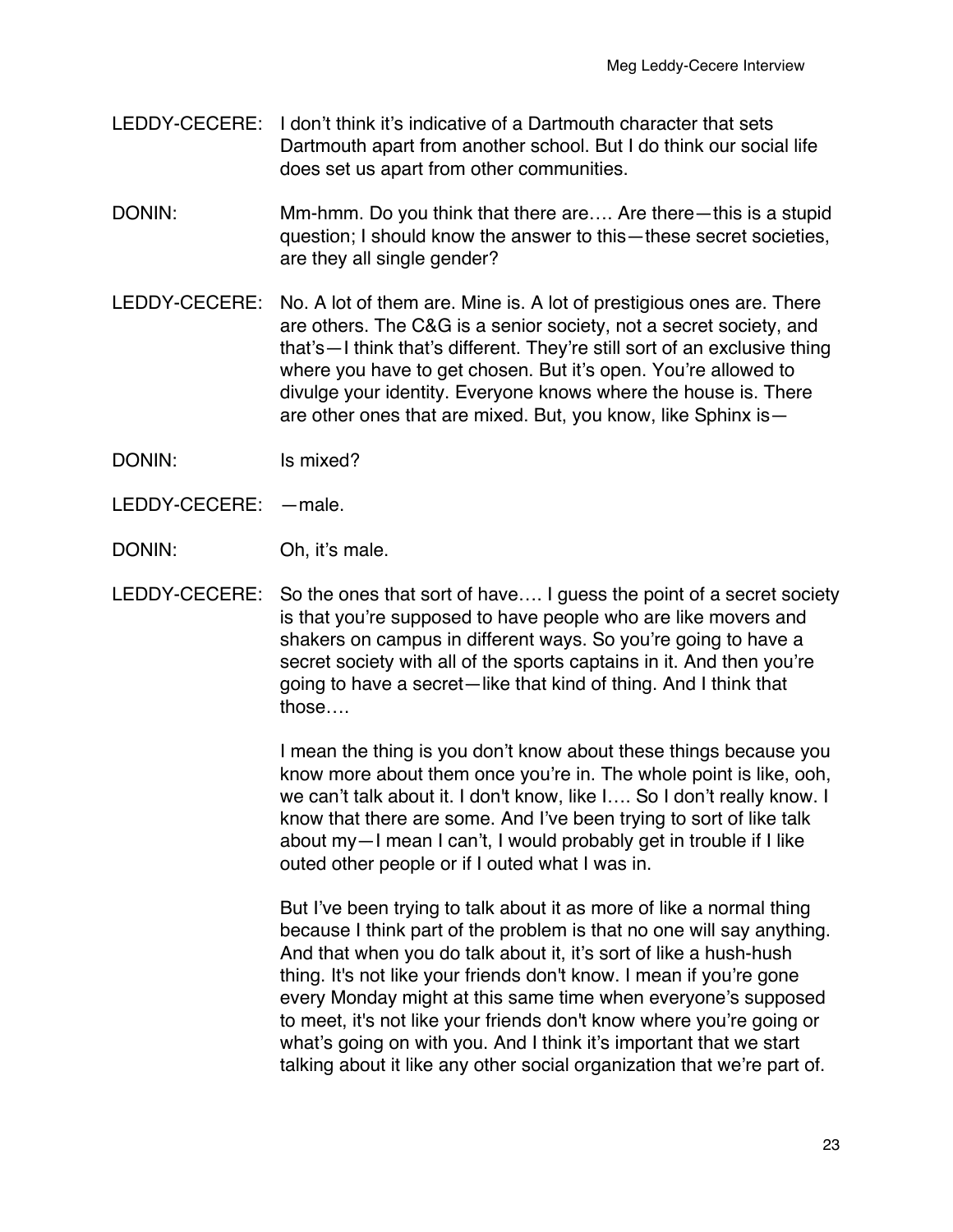DONIN: Mm-hmm.

LEDDY-CECERE: Versus this sort of secret thing. So there are, but I don't really know because people don't really talk about it.

DONIN: These barriers that they've erected around them-

LEDDY-CECERE: It's weird.

DONIN:  $-$  don't help the flow of sort of social interaction.

LEDDY-CECERE: And the worst part about the secret society, I think, is the very reason why I joined mine, is that there's nothing you can do really to get in one. So people are really fixed on being in one just like they're really fixed on being in a certain sorority or fraternity. And with the sorority or fraternity, you can go there a lot. You can get to know the people, and you can hang out. You can do all these things.

> And I think what's really difficult with the senior societies, and secret societies, is there's…. I mean I'm sure you could find out somehow that people were in them and like suck up or something…. But it's not really about—it's not about that. And so it's sort of exclusive on a whole other level because you really have no agency. So it's something that's been sort of—it's supposed to be very important your senior year. And there's not anything you can really do to make it work out the way you want it to work out. And I think there's very little you can do with sororities and fraternities. But you do feel like there are some things that you can do. But with this it's sort of like it either happens for you or it doesn't happen for you.

And I guess what really sent me over was when we started talking about taps, picking people for this year. And that's when I sort of was through. Because I was so appalled at sort of the process of raising names and talking about them when they weren't there in a way. And I couldn't believe that that's what had happened with the people that I was sitting with and with me.

And I think that it's just—it's the trap of any sort of like ladder climbing thing. It's where you reach one thing, and you've got to reach higher. So it's like we're already in these exclusive sororities and fraternities. What can you give for people who are already in those? How can we take this to another level? And I think that's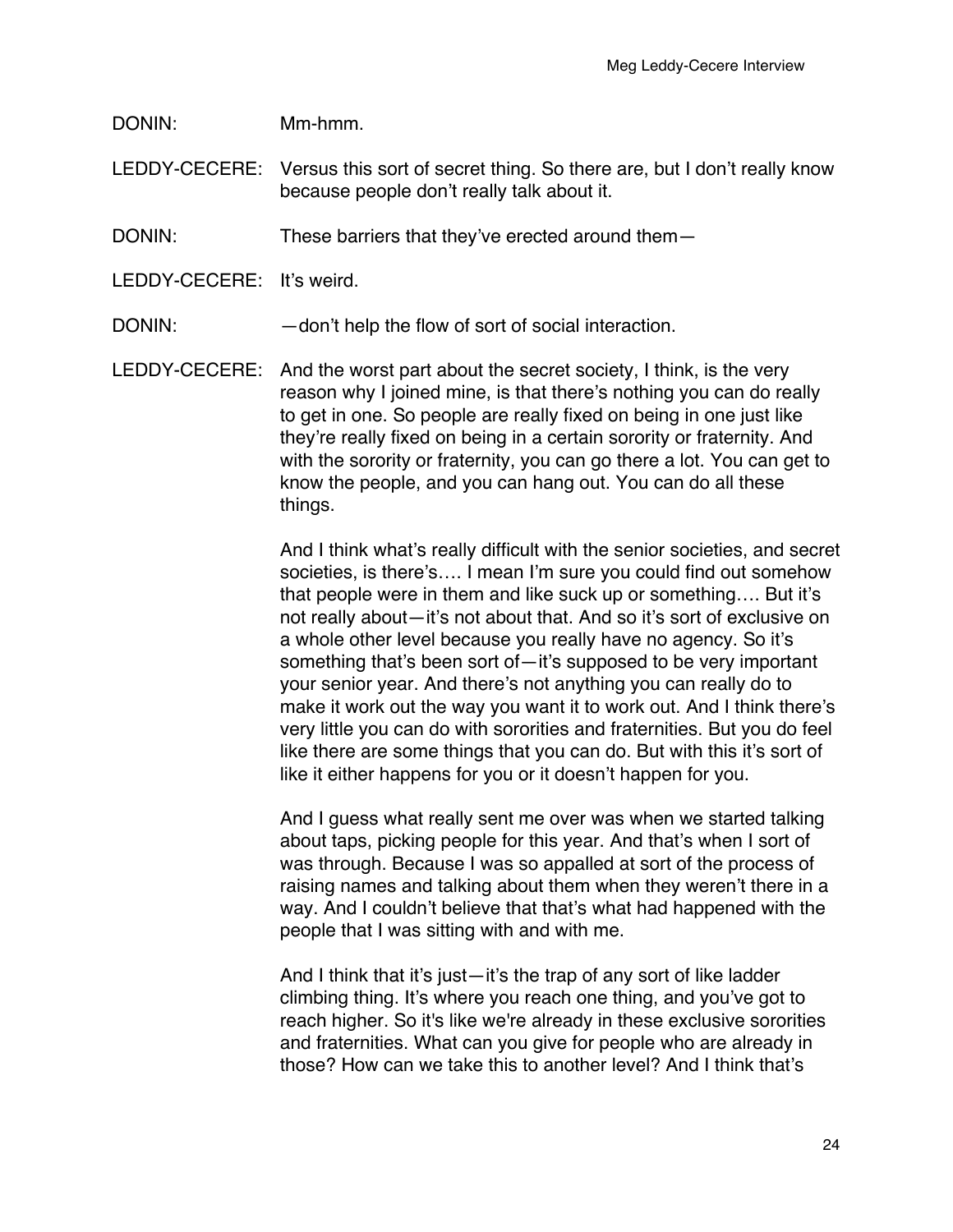what I see secret societies as. It's sort of like a level of exclusivity above and beyond what we have already put into the system.

And I think that—I don't know. There's like a coolness factor. And it is, it's cool to be part of like a secret thing. You know it's sort of like all the little kids dream of like clubhouses and like secret tattoos and everything. It's sort of like fits this thing that I think everyone sort of likes, this idea that it's sort of like a secret group that you're a part of. So I think it doesn't—it's not just like a Dartmouth thing. I think there's something about secret groups that everyone really likes.

- DONIN: Everybody wants to belong.
- LEDDY-CECERE: Everyone wants to belong. And to belong to a secret something is even better than belonging…. And I think to have been picked for something: out of everyone, you were picked. And I think that feels—you didn't even have to try. You didn't have to apply. You didn't have to sit down and interview.

I mean we're all so used to going through the process of getting into things, which is like write an essay, have an interview. Sit down and show your credentials. And I think this is something where it's just you, and you just get picked. And I think that…. It's so funny when I think about it now, because I'm so…. I remember being so excited my junior year. I was so—I thought, I remember thinking like I will just be happy forever because of this. This just made my whole experience here.

DONIN: Well, at that point in your Dartmouth time, certainly the ultimate affirmation.

LEDDY-CECERE: Yes.

- DONIN: That you belong.
- LEDDY-CECERE: That you belong. And I think coming from where I came from, that was really important to me. And I think that, it was even—I didn't have to compromise anything to get picked. And then I compromised things once I was in. But at the time it was like, look, I belong, and I didn't even have to play the game.

DONIN: Mm-hmm.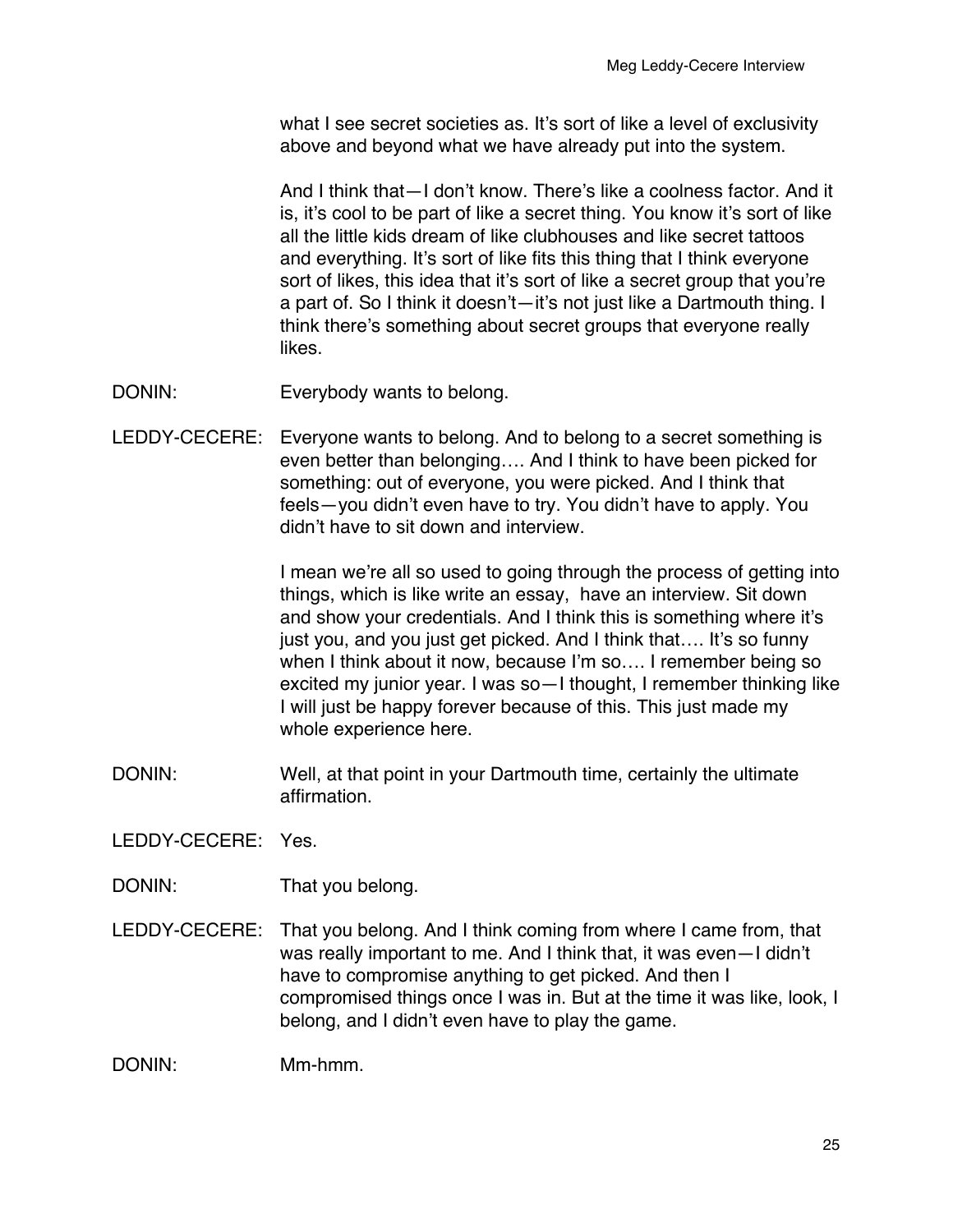LEDDY-CECERE: Everyone else has been playing the game, and I said I didn't want to play it, and, look, I still made it, you know. And I think that's what I liked about it was that. They weren't asking me to do anything. It wasn't like we're considering you, please come and.... it was just like we want you if you want us.

> And then I felt like it was sort of like a haha to all of the people I transferred in with who worked... I mean because I think that it's really hard. People respond to transfer in really different ways. And I think that a lot of people worked really, really hard socially. And I just felt like what was the point of doing that? And I just—I felt like it wasn't me. And I think that I felt sort of like people had been telling me that I wasn't doing it right or I wasn't doing Dartmouth right. And then it was sort of this way of being like, but I did do it right. And I think that that was what was appealing about it.

> But just because something's an ego boost doesn't make it who you are or what you believe in or something that you want to be a part of. But, yes, I think especially as a transfer. But I think, you know, I think it's that way for anyone here. But I think especially as someone who—I didn't feel like I belonged until pretty late in the game. And so it was sort of like the acceptance that you dream about. It's sort of like going to a new school, and instead of you having to work really hard to.... I mean it's exactly like going to a new school and instead of having to work really hard to fit in and like go to all those parties that are really uncomfortable for you and all those things. It's like this cool group is just like, come join our ranks, and we accept you. And that's everyone's dream, you know, is to just walk into a new social situation and not have to work hard at it. And then have this instant acceptance.

- DONIN: A free pass.
- LEDDY-CECERE: It's like a free pass. It was like a free pass. But I think that—yes. But I think that it…. Like I was supposed to go and get our tattoos because I think almost every secret society has that. And I was supposed to go with the group.

And I woke up the morning when we were supposed to do it. And I drove to the tattoo place by myself at eight in the morning, and I got my own tattoo, a different tattoo. And I think that was the moment when I—it sounds like an uber-symbolic thing, but it wasn't when I was doing it. I was just like, you know what? I don't want to do this with people. I want to do this by myself. If I'm going to get a tattoo,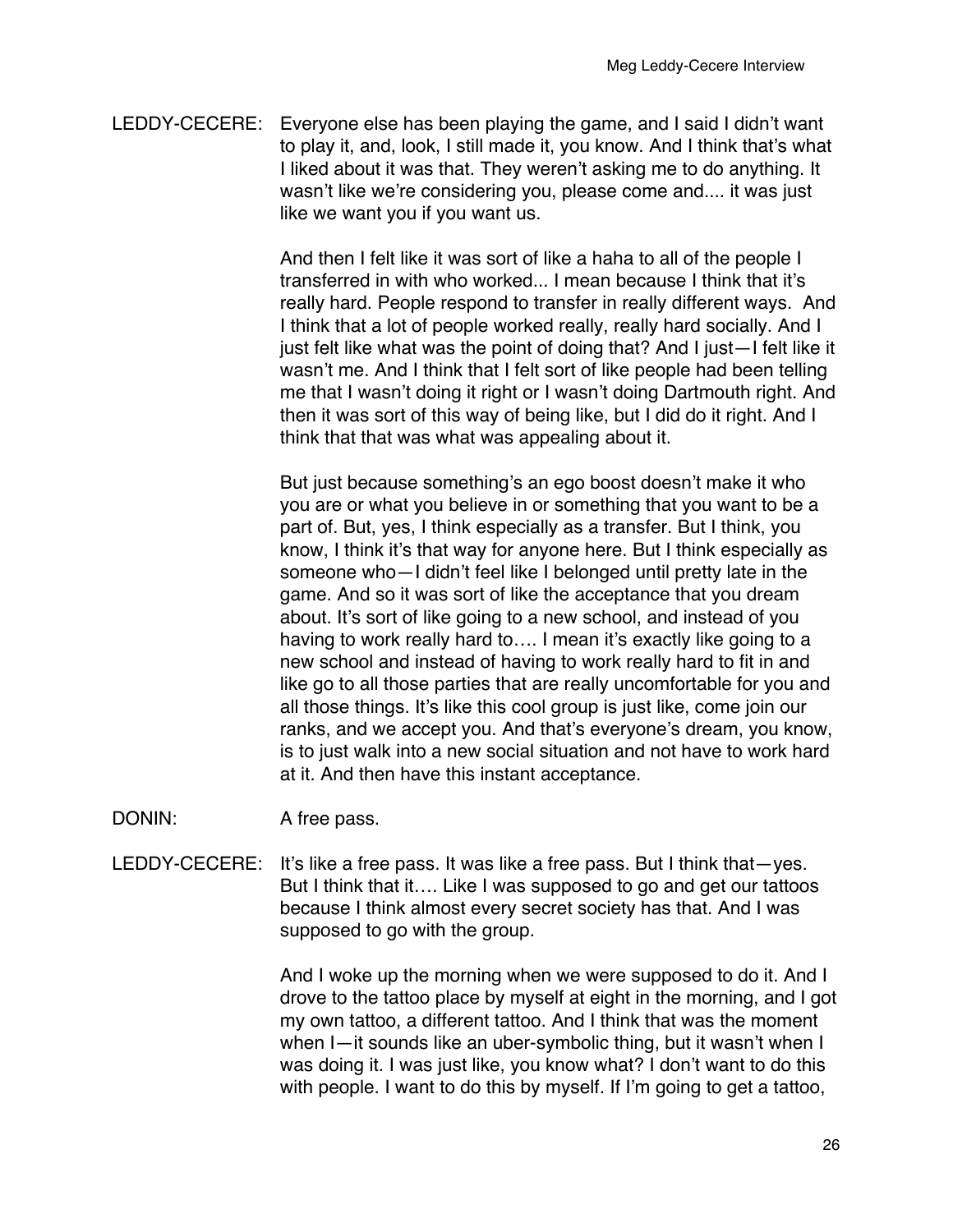like it's a big deal. And I want it to be my own thing, and I want it to be myself. And I don't want it to feel like peer pressure. I don't want to feel like I did it because I was with other people.

And then after, that's when I totally sort of stopped going to meetings and stopped doing things was after that because I realized like... that I guess I take relationships very seriously. And as great as it is to say that you get a free pass, it's not really what real friendship is. And like as much as you want to say like these people are my friends, when it comes down to it, if you don't want to go get your tattoo with them and you want to go get it by yourself, they're probably not the friends that you should have. And you can't have friends without working for it.

And as much as you…. And that's what I've always felt about sororities, as much as you want to call each other sister…. Like it doesn't matter how many times you say it, you're sisters with someone, that's not what sisters is.

- DONIN: No.
- LEDDY-CECERE: Like you might be sisters with your sorority sister, but that probably didn't come from some sort of enforced bonding ritual. And I think that I realized that the people I wanted to be spending my time with my last year here were people that I—that I worked for.
- DONIN: Mm-hmm.
- LEDDY-CECERE: You know. And that I valued and that knew me for real because I…. Sometimes I think it's one of those things where when you're in these things, you sort of think like, did you make a mistake? Like I'm not supposed to be in this. And I think that's sort of how I felt with this. I was like how did I wind up…? This is not. Because I didn't do any of the things I was supposed to do to get there. And I think that you keep thinking like did someone like…. make a huge mistake when they let me in.

And I think that you don't think that about your friends. You don't think, did you make a huge mistake when you decided to be friends with me? And I think that that's…. So for me, I think I decided who do I want to be spending…I have one more year at college with these people. And which people do I want to spend my time with? Don't you think that's— That's part of it because the societies, it's a big time drain. And with all the other stuff people have going on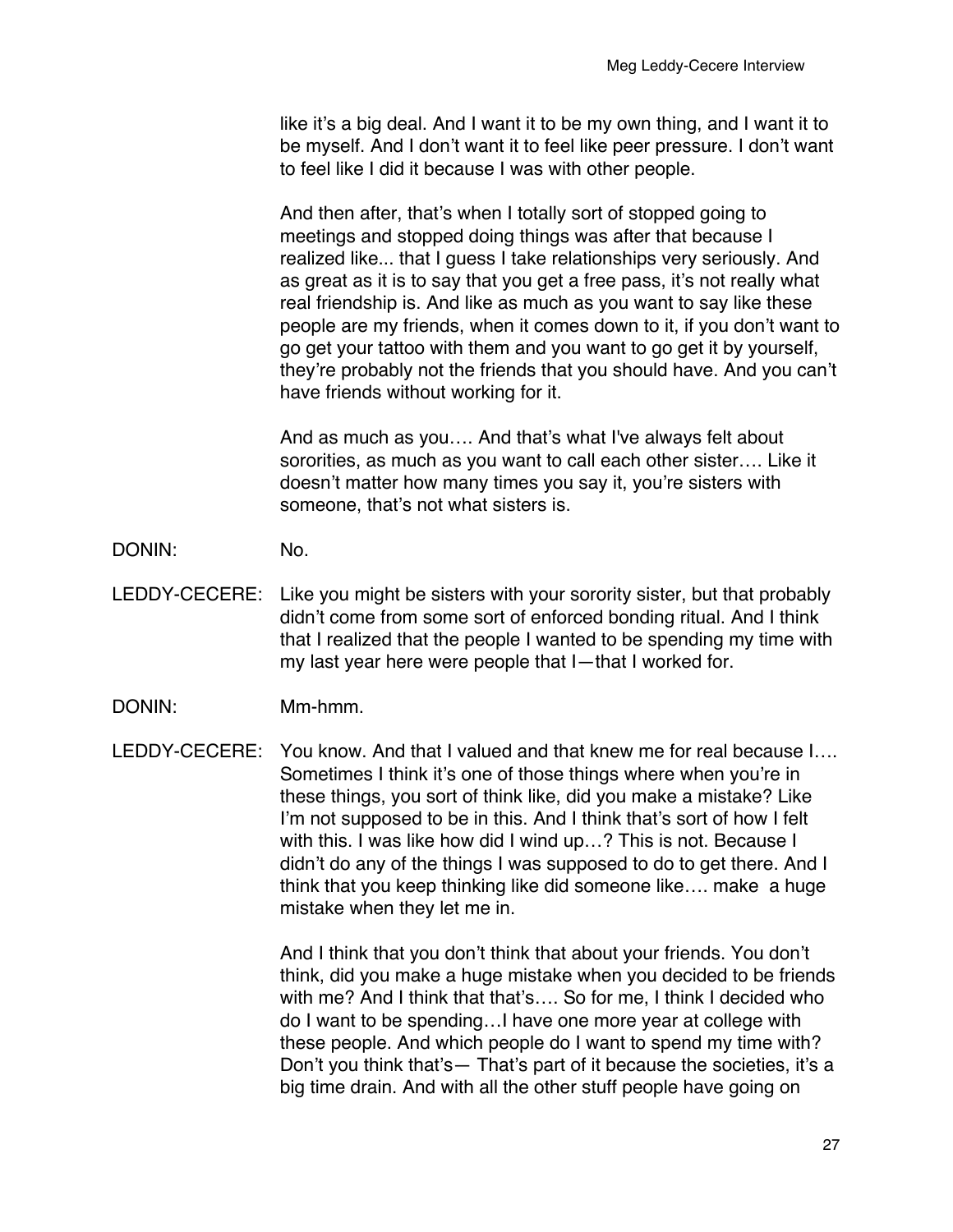with, you know work and classes and stuff. You don't have that much time.

And I think that…. It was also one of those things where every Monday I just had something that was more important to do, every single Monday, someone would call and I would rather go do something with them. Or I would have so much work or something. And I think if you constantly have things that are more important, then this probably is not important to me, and it's not worth the time.

But I think, like I said, I think that it's one of those things where it's only when you're accepted that you can really speak out about things because you can prove….you're like, oh, I was cool enough to get in. I just don't want to be in. So I think it's a very similar thing to people who are in KDE or Kappa who speak out against the sorority system. Where once you're in it, it's very easy to....

Although I guess, you know, the whole thing with the hazing that just happened. There are ways that it's too much for whatever organization that you're in when you speak out in a certain way. I think there are ways where they will—that that won't be okay.

## DONIN: Right.

LEDDY-CECERE: And I think that's a pretty good example of someone speaking out within an organization and having it be too much for the organization to…. That they had to…. I understand that Lohse's personal life was less than ideal. I also think that people use that very often to discredit anything that he was saying. So it's like he's a cokehead and he was in an insane asylum. We don't have to listen to anything he says. Whereas like some of what he's saying is really important.

> And I think that discrediting that sort of going on with him, I think it's everyone's fear about what will happen if they stand up and say something about the Greek life or about any sort of social system here, is that people will attack them personally and drag whatever they've said through the mud.

> And I think that this should have been a really positive moment for the campus, but it turned out to be…. It should have disrupted something. But instead it reinforced something. And I think that's a lot—it's the administration's fault in a lot of ways. And I think it's the students' fault in a lot of ways. But I think that it's upsetting to me